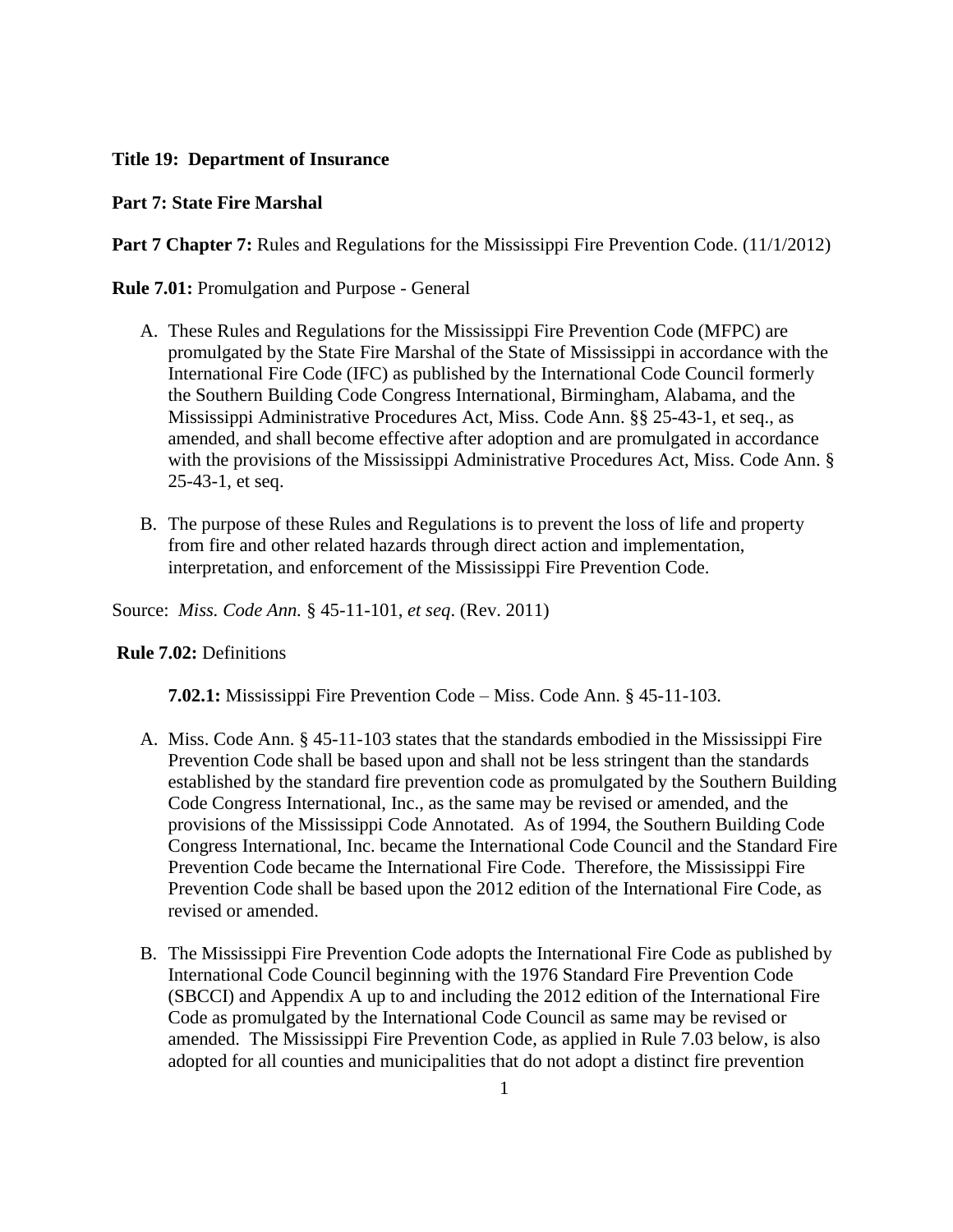code meeting the requirements of paragraph D. below. Editions of the Standard Fire Prevention Code that are recognized and adopted by the State Fire Marshal include: 1976, 1979, 1982, 1985, 1988, 1991, 1993, 1995, 1997, 1999, the International Fire Code (IFC) 2000, 2003, 2006 and 2012 as published by the International Code Council, the 2012 Edition of the International Building Code (IBC), and the 2012 Edition of the International Residential Code (IRC) for One-and-Two Family Dwellings, with the exception of:

- 1. Section R313, Automatic Fire Sprinkler Systems, in its entirety,
- 2. Section P2904, Dwelling Unit Fire Sprinkler Systems, in its entirety.
- C. Miss. Code Ann. § 45-11-103 states that the State Fire Marshal shall have the authority to deviate from the minimum requirements of the International Fire Code and the Standard Fire Prevention Code when the imposition and enforcement of a specific requirement would violate any existing state statutory provision or cause undue hardship or when such deviation would enable builders to take advantage of new methods, materials or equipment which is of recognized adequacy.
- D. Any county or municipality may adopt a fire prevention code with standards not less stringent than the Mississippi Fire Prevention Code listed above. The provisions and enforcement mechanism thereof shall apply and not the Mississippi Fire Prevention Code and as such the county or municipality will assume responsibility for local code enforcement for places of public assembly within their respective jurisdictions.

Source: *Miss. Code Ann.* § 45-11-101, *et seq*. (Rev. 2011)

**7.02.2:** State Fire Officials – Miss. Code Ann. § 45-11-1.

- A. The inspection authority of the State Fire Marshal's Office is defined as follows:
	- 1. The Commissioner of Insurance is by virtue of his office the State Fire Marshal.
	- 2. The Commissioner of Insurance/State Fire Marshal shall appoint the State Chief Deputy Fire Marshal who shall serve as the fire official for the State of Mississippi as defined in the International Fire Code who along with his Deputy State Fire Marshals shall be designated as a Division of the Insurance Department.
	- 3. The State Chief Deputy Fire Marshal shall serve as the Fire Official for the Mississippi Fire Prevention Code. The State Chief Deputy and his Deputy State Fire Marshals shall mean the inspecting and enforcing authority appointed by the State Fire Marshal.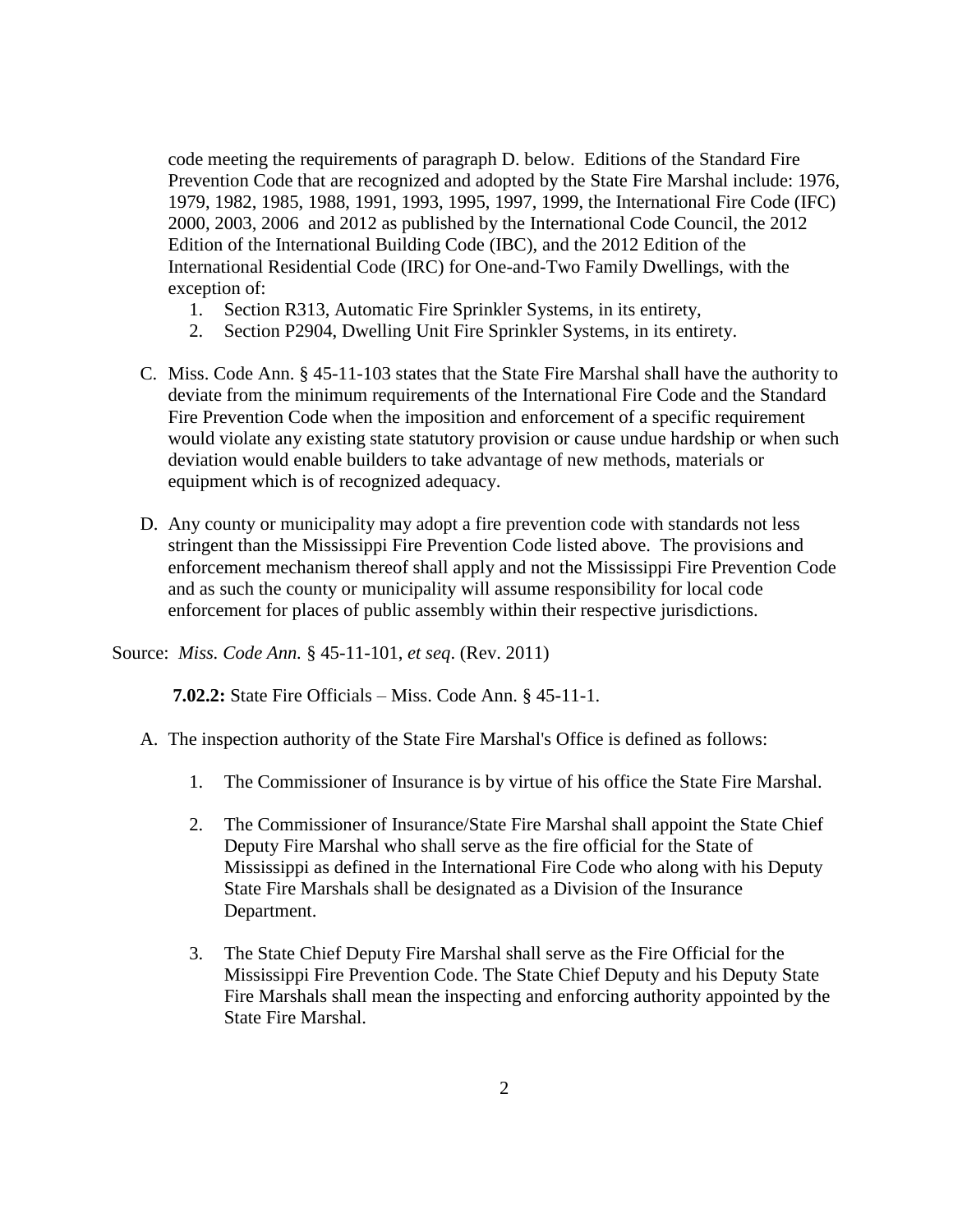- 4. "State Inspector" shall mean a duly authorized representative/inspector in the employ of the State Fire Marshal under the direction of the State Chief Deputy Fire Marshal.
- 5. "Special State Inspector" shall mean an authorized Inspector in the employ of other state agencies of the State of Mississippi who has met the requirements of Section A101.2.2 "Inspector Qualifications" as set forth in Appendix A of the 1999 edition of the Standard Fire Prevention Code and may be appointed at the discretion of the State Chief Deputy Fire Marshal is to conduct inspections of buildings owned by the State of Mississippi or its political subdivisions. "Special State Inspectors" appointed under this rule are not entitled to receive additional compensation from the State Fire Marshal's Office for performing inspection duties under this section.

Source: *Miss. Code Ann.* § 45-11-101, *et seq*. (Rev. 2011)

**7.02.3:** Local Fire Official

- A. The Local Fire Official is defined as the Fire Chief of a municipal or county paid or volunteer fire department.
- B. "Special Local Inspector" shall mean an individual who has been approved by and recommended for appointment as a "Special Local Inspector" by the local Fire Chief or authorized official and who has met the requirements of Section A101.2.2 of the 1999 Edition of the Standard Fire Prevention Code and the International Fire Code and may be appointed at the discretion of the State Chief Deputy Fire Marshal to conduct inspections of buildings owned by the State of Mississippi or its political subdivisions. "Special Local Inspectors" appointed under this rule are not entitled to receive additional compensation from the State Fire Marshal's Office for performing inspection duties under this section.
	- 1. "Special Local Inspector" shall be issued an Official Identification Card by the State Chief Deputy Fire Marshal. Said identification card shall be issued with the understanding that said card shall be surrendered upon the demand of the State Chief Deputy Fire Marshal.
	- 2. No badge or card bearing the name of the State Fire Marshal's Office shall be issued to or authorized for use by the "Special Local Inspector" except for the Official Identification Card issued by the State Chief Deputy Fire Marshal.
	- 3. Inspections conducted by "Special Local Inspectors" for the State Fire Marshal's Office shall be limited to the inspections of buildings owned by state or state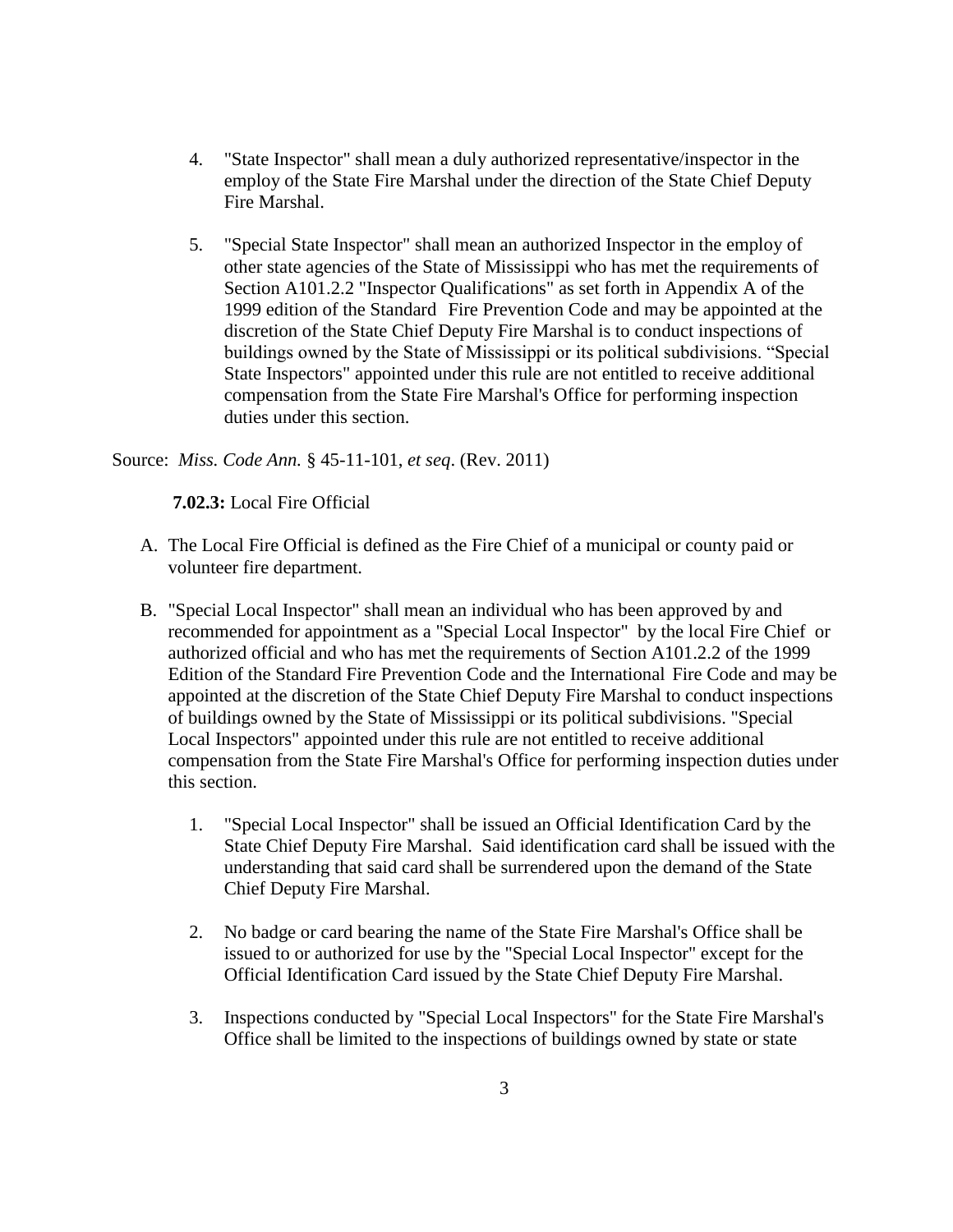agencies or the inspections of any other building within their local jurisdiction upon the request by the State Chief Deputy Fire Marshal.

- 4. Inspections conducted by "Special Local Inspectors" for the State Fire Marshal's Office shall be completed on inspection forms issued by the State Fire Marshal's Office or on fire inspection forms used by the local fire department. Copies of all inspections shall be submitted no later than fifteen (15) days from the date of the inspection to the State Fire Marshal's Office for review and enforcement of all fire code violations.
- 5. "Special Local Inspectors" shall attend all mandatory training offered by the State Fire Marshal's Office.

Source: *Miss. Code Ann.* § 45-11-101, *et seq*. (Rev. 2011)

**7.02.4:** Buildings/Public Assemblies – Miss. Code Ann. § 45-11-101.

- A. Buildings/Public Assemblies are defined pursuant to Miss. Code Ann. §45-11-101 as:
	- 1. All buildings owned by the State or State Agencies or political subdivisions. [Miss. Code Ann.§ 45-11-101(1)(a)];
	- 2. All buildings utilized for public assembly except in any county or municipality which has adopted a fire prevention code with standards not less stringent than the Mississippi Fire Prevention Code. However, the State Fire Marshal or his authorized representative shall perform investigations or inspections of such buildings only when advised by interested persons of a danger or hazardous inflammable condition existing in any building that would tend to impair the safety of persons of property, or, when the State Fire Marshal, or his authorized representative, believes the investigation or inspection is in the interest of public safety. The investigation or inspection shall be made in accordance with Miss. Code Ann. § 45-11-3, [Miss. Code Ann. § 45-11-101(1)(b)];
	- 3. All buildings, the permits for the construction of which are issued subsequent to the effective date of Miss. Code Ann. §§ 45-11-101 through 45-11-111, and which are not less than seventy-five (75) feet in height. However, in any county or municipality which has adopted a fire prevention code with standards not less stringent than the Mississippi Fire Prevention Code, the provisions and enforcement mechanism thereof shall apply and not the Mississippi Fire Prevention Code., Miss. Code Ann. § 45-11-101(1)(c)];
	- 4. All buildings, the permits for construction of which are issued subsequent to July 1, 2004, constructed as private correctional facilities that house state inmates.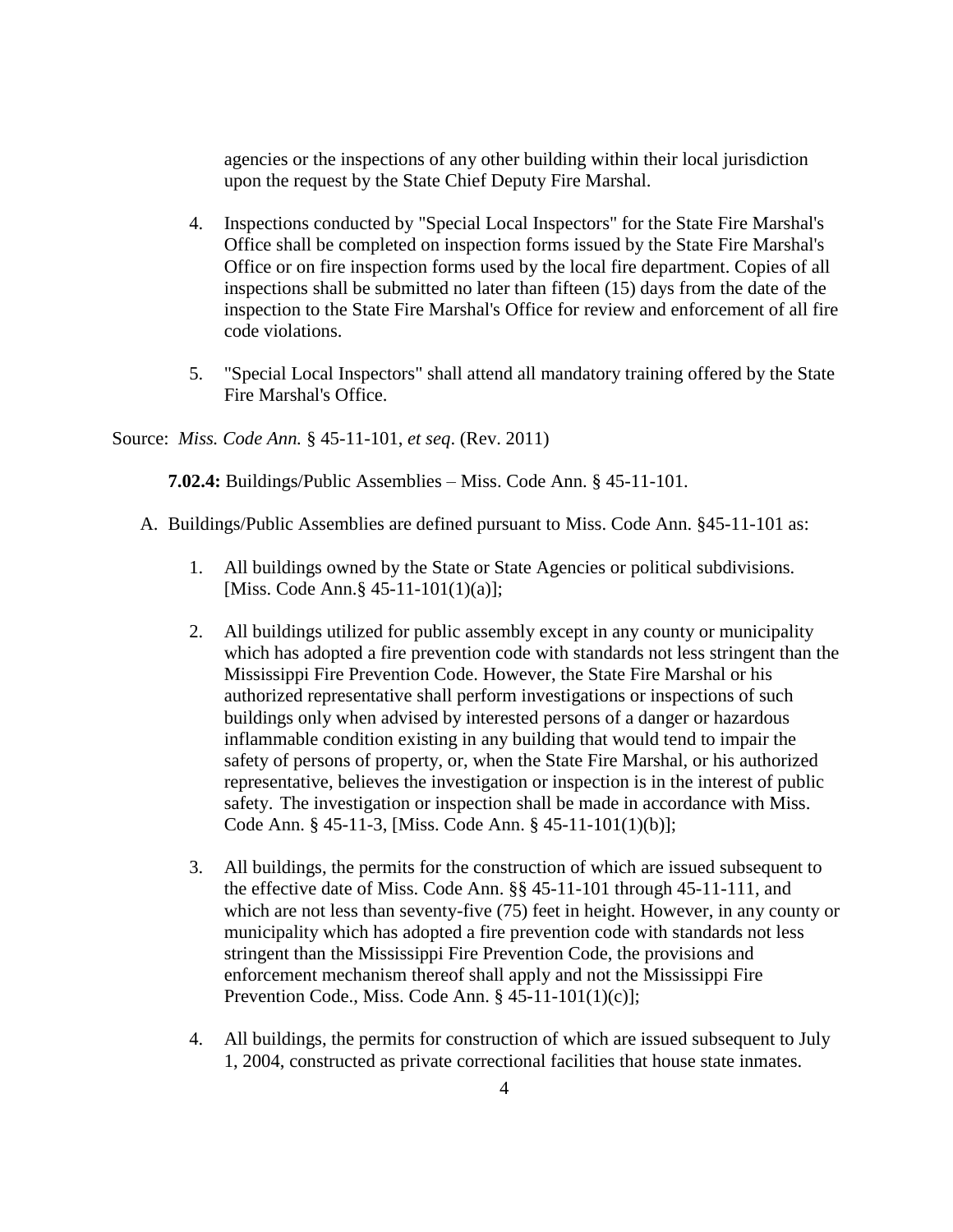Before such construction, construction plans must be submitted for review and approval to the State Fire Marshal's Office to ensure compliance with the Mississippi Fire Prevention Code; however, in any county or municipality that has adopted a fire prevention code with standards not less stringent than the Mississippi Fire Prevention Code, the provision and enforcement mechanism thereof shall apply instead of the Mississippi Fire Prevention Code. All private correctional facilities may be inspected as required by the State Fire Marshal or his duly authorized representative. Inspection fees of \$400.00 plus expenses authorized by Miss. Code Ann. § 45-11-105 (2) shall be assessed for each inspection conducted by the state Fire Marshal's Office and shall be paid to the State Fire Marshal's Office. [Miss. Code Ann. § 45-11-101(1)(d];

- 5. Any building, the permits for construction of which are issued subsequent to July 1, 2004, upon the request of any interested person. The interested person may submit the construction plans to the State Fire Marshal's Office for review and approval before construction to ensure compliance with the Mississippi Fire Prevention Code; however, in any county or municipality that has adopted a fire prevention code with standards not less stringent than the Mississippi Fire Prevention Code, the provisions and enforcement mechanism thereof shall apply instead of the Mississippi Fire Prevention Code. Inspection fees of \$400.00 and expenses authorized by Miss. Code Ann. § 45-11-105 (2) shall be assessed for each inspection conducted by the State Fire Marshal's Office and shall be paid to the State Fire Marshal's Office. Miss. Code Ann. § 45-11-101(1)(e];
- 6. All buildings, the permits for construction of which are issued subsequent to July 1, 2005, constructed as private fraternity and sorority houses located on state property. Before such construction, construction plans shall be submitted for review and approval to the State Fire Marshal's Office to ensure compliance with the Mississippi Fire Prevention Code. All private fraternity and sorority houses located on state property may be inspected as required by the State Fire Marshal or his duly authorized representative. All fraternity and sorority houses located on state property shall be equipped with an approved fire alarm and smoke detector system to be in compliance with the National Fire Code (NFPA) Standard 72 as published by the National Fire Protection Association and as same may be revised or amended. All fraternity and sorority houses constructed on state property after April 29, 2005, shall be equipped with an approved automatic fire sprinkler system to be in compliance with the National Fire Code (NFPA) Standard 13 as published by the National Fire Protection Association and as same may be revised or amended. [Miss. Code Ann. § 45-11-101(1)(f)];
- 7. Assemblies as defined in Chapter 2 under Definitions of the 2012 International Fire Code (IFC).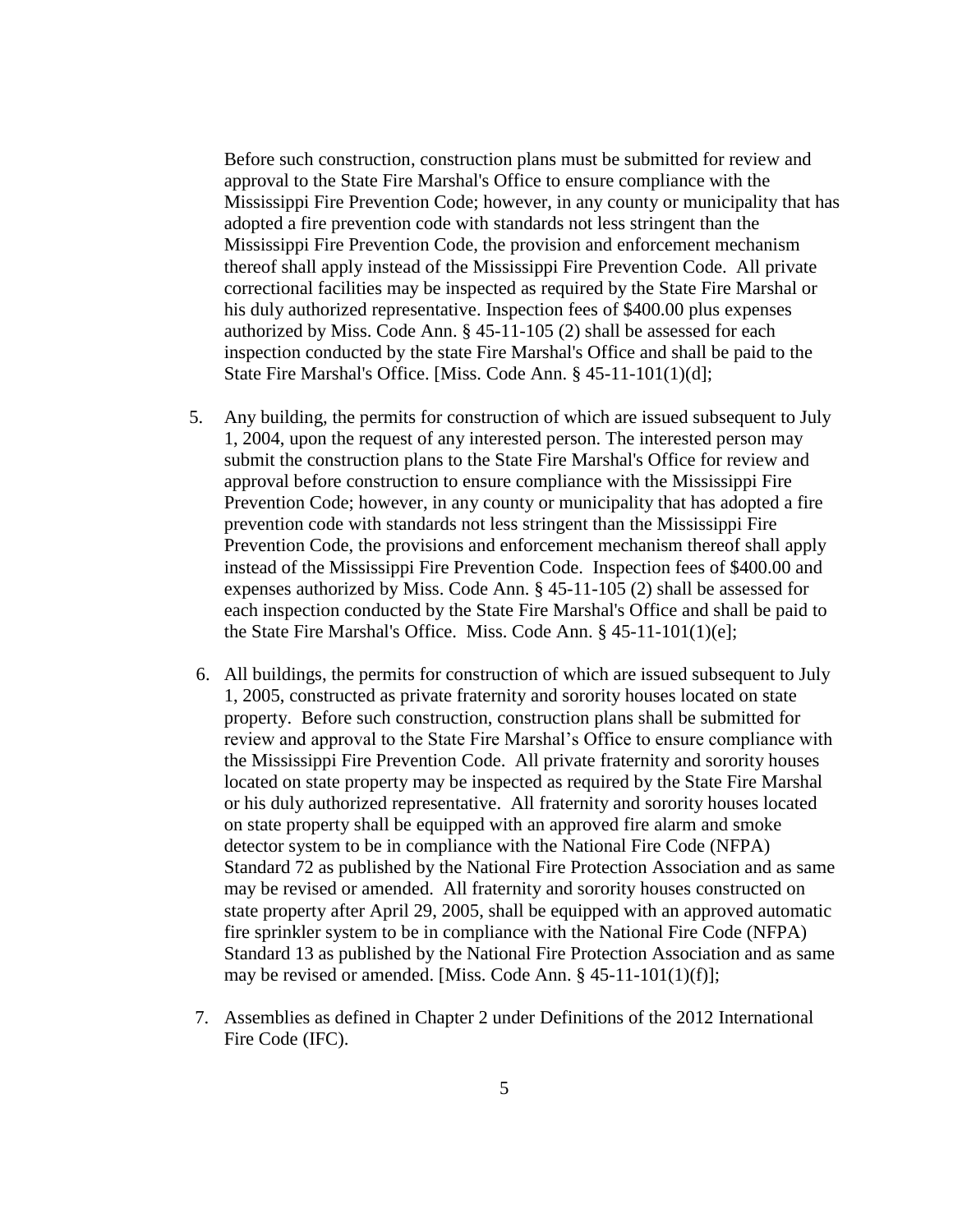8. The State Fire Marshal shall annually examine the fire prevention codes adopted by counties and municipalities within the State of Mississippi and prepare a list thereof specifying which codes have provisions not less stringent than those of the Mississippi Fire Prevention Code.

Source: *Miss. Code Ann.* § 45-11-101, *et seq*. (Rev. 2011)

 **7.02.5:** Pyrotechnics – Miss. Code Ann. § 45-13-11.

Pyrotechnics/public displays as defined in Miss. Code Ann. § 45-13-11 as follows: *"The governing body of any municipality or the board of supervisors of any county outside a municipality may grant permits under which fireworks, the sale, possession or use of which is otherwise prohibited hereby, may be sold and used for exhibition purposes; however, such permit shall be issued in compliance with the National Fire Protection Association Standard 1123, as may be revised or amended; National Fire Protection Association Standard 1126, Standard for the Use of Pyrotechnics Before a Proximate Audience, as may be revised or amended; and the Mississippi Fire Prevention Code, as may be revised or amended. Such permits shall require that the persons in charge of such exhibitions shall be experienced in the handling of fireworks and the members of the public attending the exhibitions shall be kept at a safe distance there from. Any fireworks held in storage for such exhibitions shall be kept in a closed box until removed there from for firing."*

Source: *Miss. Code Ann.* § 45-11-101, *et seq*., and § 45-13-11 (Rev. 2011)

**7.02.6:** Compliance/Permits.

- A. Compliance applications are forms provided by the State Fire Marshal's Office for building inspections located outside the jurisdiction of counties or municipalities which have adopted a fire prevention code with standards not as stringent as the Mississippi Fire Prevention Code.
- B. The Permit for buildings is to ensure that said buildings are in compliance with the Mississippi Fire Prevention Code.
- C. The Permit for State Properties is to ensure that said State Properties are in compliance with the Mississippi Fire Prevention Code.

Source: *Miss. Code Ann.* § 45-11-1, *et seq.* and § 45-13-11(Rev. 2011)

**Rule 7.03:** Applicability

**7.03.1:** Scope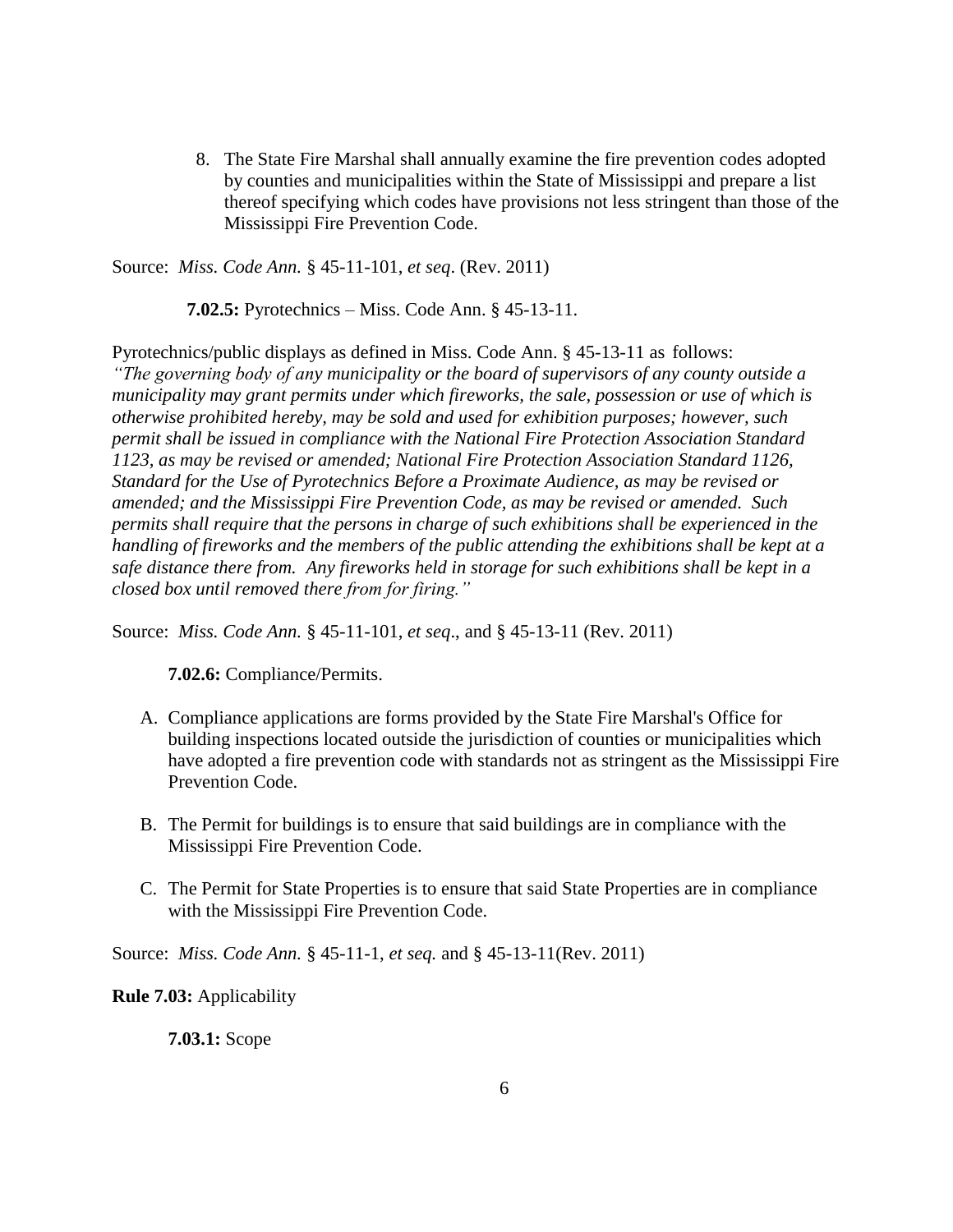Miss. Code Ann. § 45-11-105, states "The Mississippi Fire Prevention Code shall be enforced by the State Fire Marshal and such other persons as authorized thereby, including for this reason any county or municipal fire prevention personnel. The State Fire Marshal is authorized and empowered to promulgate rules and regulations for the enforcement of the Mississippi Fire Prevention Code." The Mississippi Fire Prevention Code applies to:

- A. All buildings owned by the State or State Agencies. [Miss. Code Ann. § 45-11-  $101(1)(a)$ ;
- B. All buildings utilized for Public Assembly, except in any county or municipality which has adopted a fire prevention code with standards not less stringent than the Mississippi Fire Prevention Code. [Miss. Code Ann. § 45-11-101(1)(b)];
- C. All high-rise buildings over seventy-five (75) feet in height, the permits for the construction of which are issued subsequent to the effective date of Miss. Code Ann. §§ 45-11-101 through 45-11-111; however, that in any county or municipality which has adopted a fire prevention code with standards not less stringent than the Mississippi Fire Prevention Code, the provisions and enforcement mechanism thereof shall apply and not the Mississippi Fire Prevention Code [Miss. Code Ann.§ 45-11-101(1)(c)];
- D. All buildings, the permits for construction of which are issued subsequent to July 1, 2004, constructed as private correctional facilities that house state inmates. Before such construction, construction plans must be submitted for review and approval to the State Fire Marshal's Office to ensure compliance with the Mississippi Fire Prevention Code; however, in any county or municipality that has adopted a fire prevention code with standards not less stringent than the Mississippi Fire Prevention Code, the provision and enforcement mechanism thereof shall apply instead of the Mississippi Fire Prevention Code. All private correctional facilities may be inspected as required by the State Fire Marshal or his duly authorized representative. Inspection fees and expenses authorized by Miss. Code Ann. § 45-11-105 (2) shall be assessed for each inspection conducted by the State Fire Marshal's Office and shall be paid to the State Fire Marshal's Office. [Miss. Code Ann. § 45-11-101(1)(d)];
- E. Any building, the permits for construction of which are issued subsequent to July 1, 2004, upon the request of any interested person. The interested person may submit the construction plans to the State Fire Marshal's Office for review and approval before construction to ensure compliance with the Mississippi Fire Prevention Code; however, in any county of municipality that has adopted a fire prevention code with standards not less stringent than the Mississippi Fire Prevention Code, the provisions and enforcement mechanism thereof shall apply instead of the Mississippi Fire Prevention Code. Inspection fees and expenses authorized by Miss. Code Ann. § 45-11-105 (2) shall be assessed for each inspection conducted by the State Fire Marshal's Office and shall be paid to the State Fire Marshal's Office. [Miss. Code Ann. § 45-11-101(1)(e)];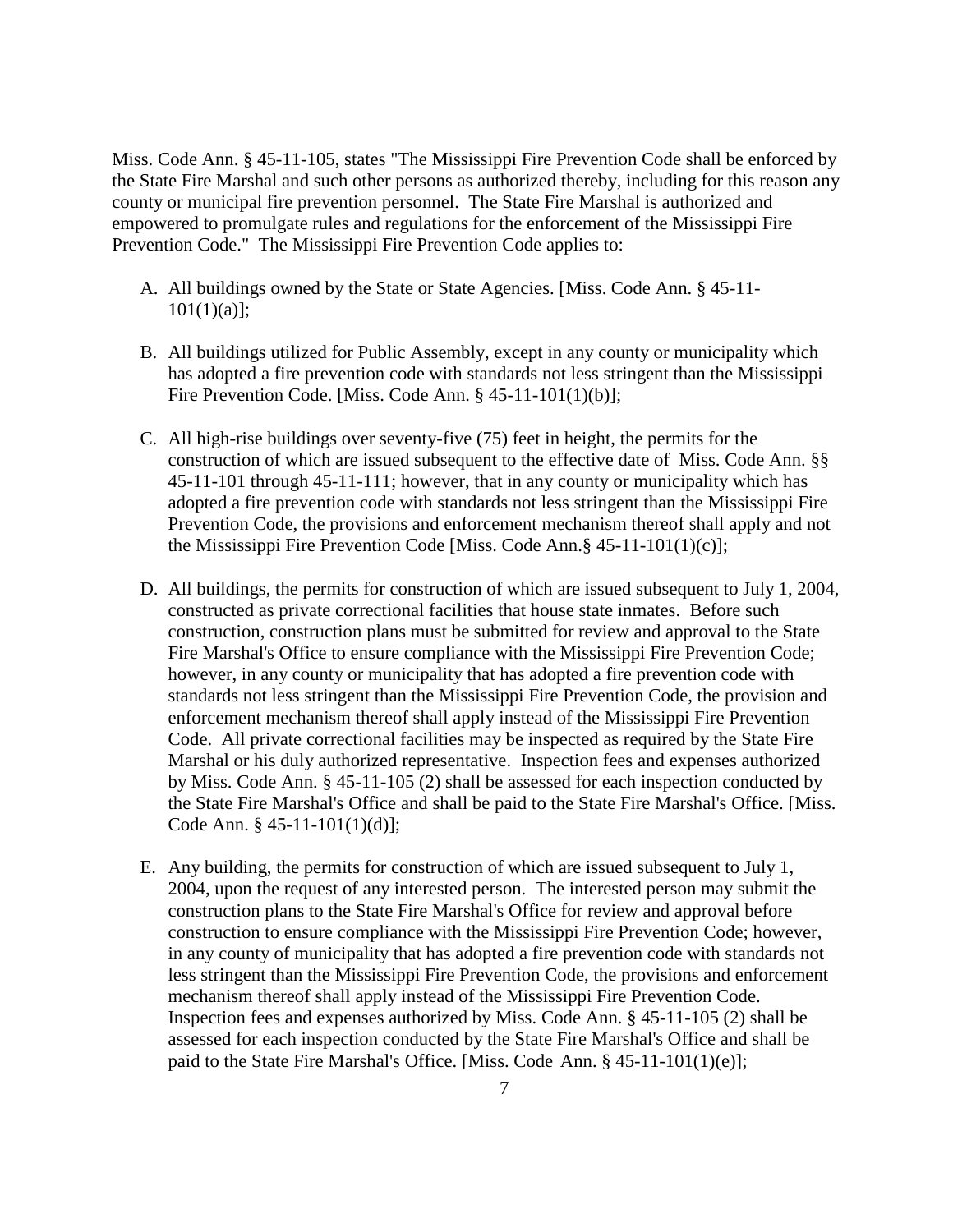F. All buildings, the permits for construction of which are issued subsequent to July 1, 2005, constructed as private fraternity and sorority houses located on state property. Before such construction, construction plans shall be submitted for review and approval to the State Fire Marshal's Office to ensure compliance with the Mississippi Fire Prevention Code. All private fraternity and sorority houses located on state property may be inspected as required by the State Fire Marshal or his duly authorized representative. All fraternity and sorority houses located on state property shall be equipped with an approved fire alarm and smoke detector system to be in compliance with the National Fire Code (NFPA 72) as published by the National Fire Protection Association and as same may be revised or amended. All fraternity and sorority houses constructed on state property after April 20, 2005, shall be equipped with an approved automatic fire sprinkler system to be in compliance with the National Fire Code (NFPA) Standard 13 as published by the National Fire Protection Association and as same may be revised or amended. [Miss. Code Ann. § 45-11-101(1)(p)].

Source: *Miss. Code Ann.* § 45-11-101, *et seq*. (Rev. 2011)

 **7.03.2:** High Rise Buildings/Sprinkler Systems

The Mississippi Fire Prevention Code, pursuant to Miss. Code Ann. § 45-11-103, requires that sprinkler systems be installed in all high-rise buildings as follows:

- A. All buildings over seventy-five (75) feet in height, the permits for the construction of which are issued subsequent to 1 July, 1978;
- B. All existing buildings over seventy-five (75) feet in height in which twenty-five (25%) percent or more of the floor space is being reconstructed or added thereto.
- C. Exception: Public utility company buildings in which water would cause severe damage to equipment such as telephone equipment, computers or electric services, and silos, grain elevators and other structures used solely for the storage of agricultural products are exempt from the provisions of the Mississippi Fire Prevention Code.

Source: *Miss. Code Ann.* § 45-11-101, et seq. (Rev. 2011)

**Rule 7.04:** Plan Review - Inspection

- A. Plans for all sprinkler systems required by Miss. Code Ann. § 45-11-103, shall be submitted to the State Fire Marshal's Office.
- B. For buildings which are under the statutory review of the State Fire Marshal's Office pursuant to Miss. Code Ann.  $\S$  45-11-101(1)(a-f), prior to issuance of a building permit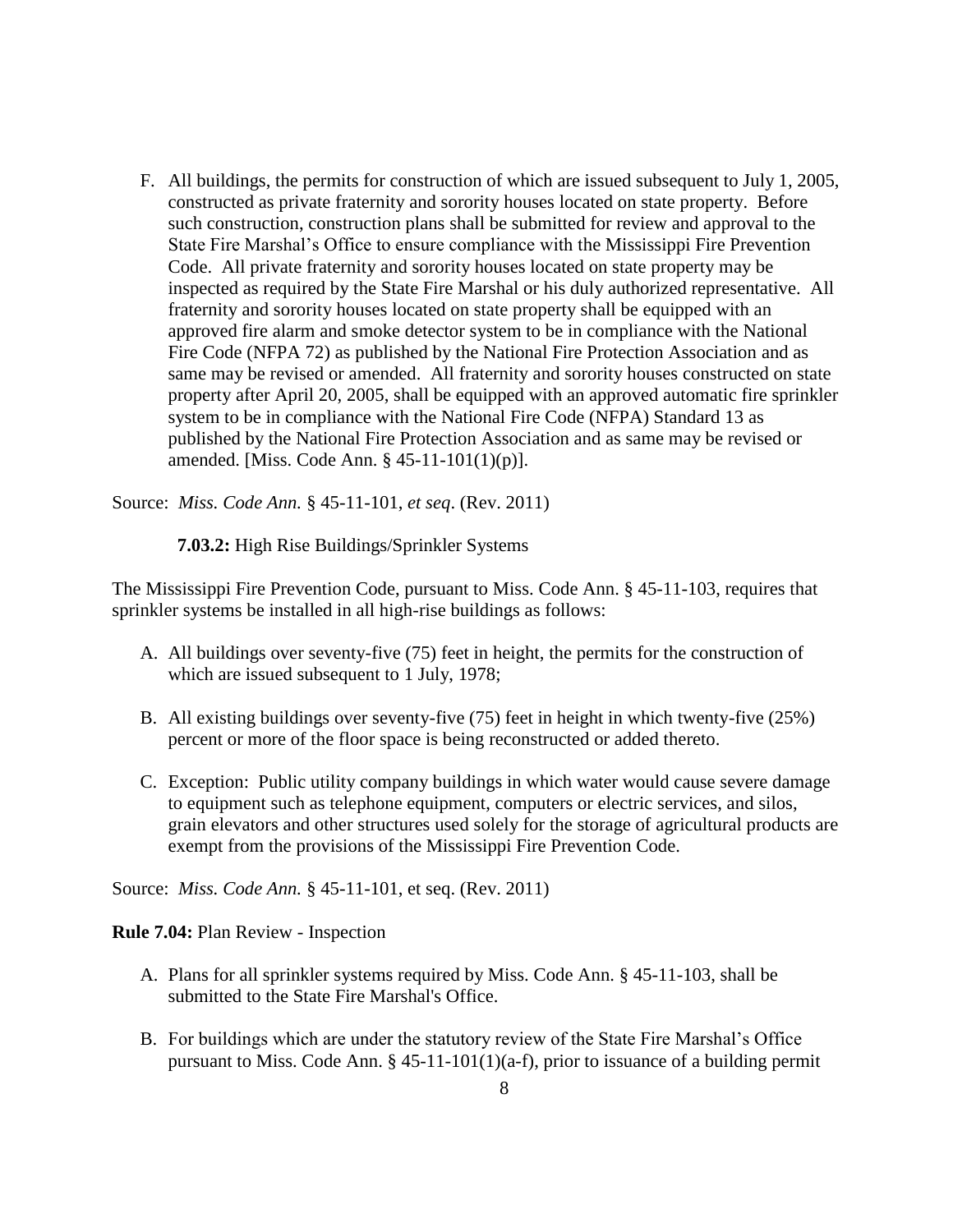approval of plans by the State Fire Marshal's Office shall be required. In lieu of plan submittal, the State Fire Marshal's Office may allow, upon request, architects and engineers to verify code compliance by submitting an affidavit of compliance for all classes of buildings as defined under the Mississippi Fire Prevention Code, Miss. Code Ann. § 45-11-101(1)(a-f).

- C. All buildings that are inspected by the State Fire Marshal's Office pursuant to Miss. Code Ann.  $§$  45-11-101(1)(a-f) which are not buildings owned by the state or religious assemblies shall be subject to the inspection fees as defined in Miss. Code Ann. § 45-11-  $105(2)$ .
- D. Plan review fees for other structures as defined in Miss. Code Ann. § 45-11-101(1)(a-d) that authorizes inspection fees shall be charged a minimum of \$400.00 per plan review and for each inspection conducted by the State Fire Marshal's Office. Said fees shall be paid to the State Fire Marshal's Office pursuant to Miss. Code Ann. § 45-11-105(2).

Source: *Miss. Code Ann.* § 45-11-101, *et seq*. (Rev. 2011)

## **Rule 7.05:** Enforcement

**7.05.1:** Stipulations of Enforcement

- A. Pursuant to Miss. Code Ann. § 45-11-105, the State Chief Deputy Fire Marshal or his State Deputy Fire Marshal or his duly authorized representative shall enforce the Mississippi Fire Prevention Code pertaining to the prevention, inspection or investigation of fires, whenever:
	- 1. The State Chief Deputy Fire Marshal has probable cause to believe that there exists in any building or upon any premises any condition or code violation which makes such building or premises unsafe, dangerous, or hazardous;
	- 2. Required to meet provisions of state agency license requirements;
	- 3. A citizen reports an alleged violation;
	- 4. The chief of a fire department or other law enforcement authority of any county or municipality reports an alleged violation.
- B. The Mississippi Fire Prevention Code shall be enforced by the state and local Governments.

Source: *Miss. Code Ann.* § 45-11-101, *et seq*. (Rev. 2011)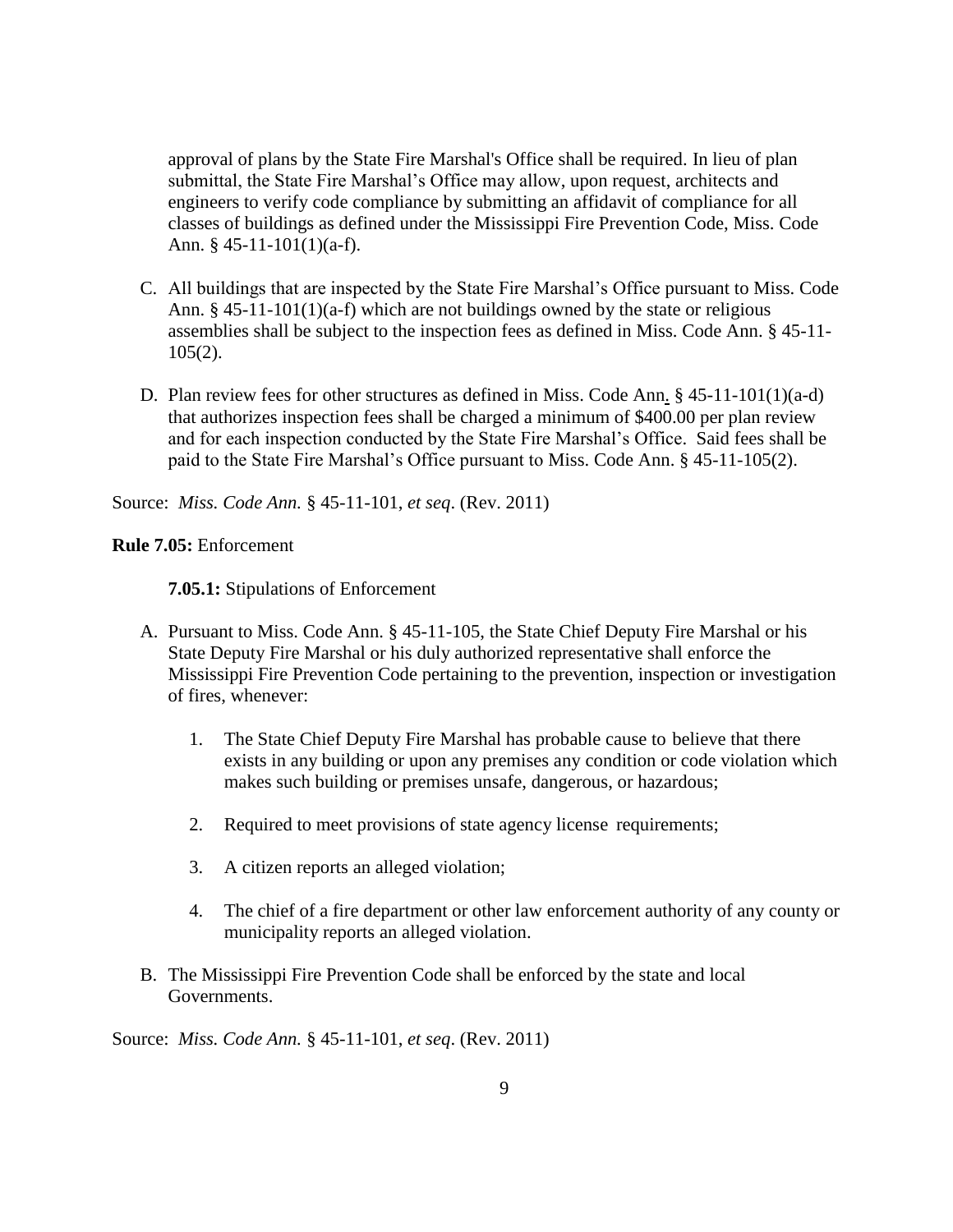**7.05.2**: State Enforcement

- A. The State Chief Deputy Fire Marshal or his State Deputy Fire Marshal or his duly authorized representative shall be charged with the enforcement of the Mississippi Fire Prevention Code in those areas in buildings specified in Miss. Code Ann. § 45-11-  $101(1)(a-c)$ .
- B. The Fire Code Enforcement and Inspection Division of the State Fire Marshal's Office shall carry out the duties and responsibilities of the Mississippi Fire Prevention Code in those areas in buildings specified in Miss. Code Ann.  $§$  45-11-101(1)(a-c).
- C. The State Chief Deputy Fire Marshal and Deputy Fire Marshals shall have the status and power of a law enforcement officer in performing their duties pertaining to the prevention, inspection, or investigation of fires under the Mississippi Fire Prevention Code, Miss. Code Ann. § 45-11-105.

Source: *Miss. Code Ann.* § 45-11-101, *et seq*. (Rev. 2011)

**7.05.3:** Local Enforcement

- A. Municipalities which have adopted a Fire Prevention Code not less stringent than the Mississippi Fire Prevention Code shall enforce the provisions of said codes in their respective jurisdictions, except for buildings owned by the State or state agencies.
- B. Counties which have adopted a Fire Prevention Code not less stringent as the Mississippi Fire Prevention Code shall enforce the provision of said code in their respective jurisdictions, except for buildings owned by the state or state agencies.

Source: *Miss. Code Ann.* § 45-11-101, *et seq*. (Rev. 2011)

**7.05.4:** Delegations of Inspections

- A. The State Chief Deputy Fire Marshal may at his discretion designate qualified local fire prevention officials to perform inspections of buildings owned by the State of Mississippi or its political subdivisions. [Miss. Code Ann. § 45-11-105];
- B. Local Fire Officials who meet the requirements of Section A101.2.2 "Inspector Qualifications" as set forth in Appendix A of the 1999 Edition of the Standard Fire Prevention Code may be appointed at the discretion of the State Chief Deputy Fire Marshal. [Miss. Code Ann. § 45-11-105];
- C. Local fire officials designated as Inspectors may be appointed by the State Chief Deputy Fire Marshal to conduct inspections of buildings owned by the State or State agencies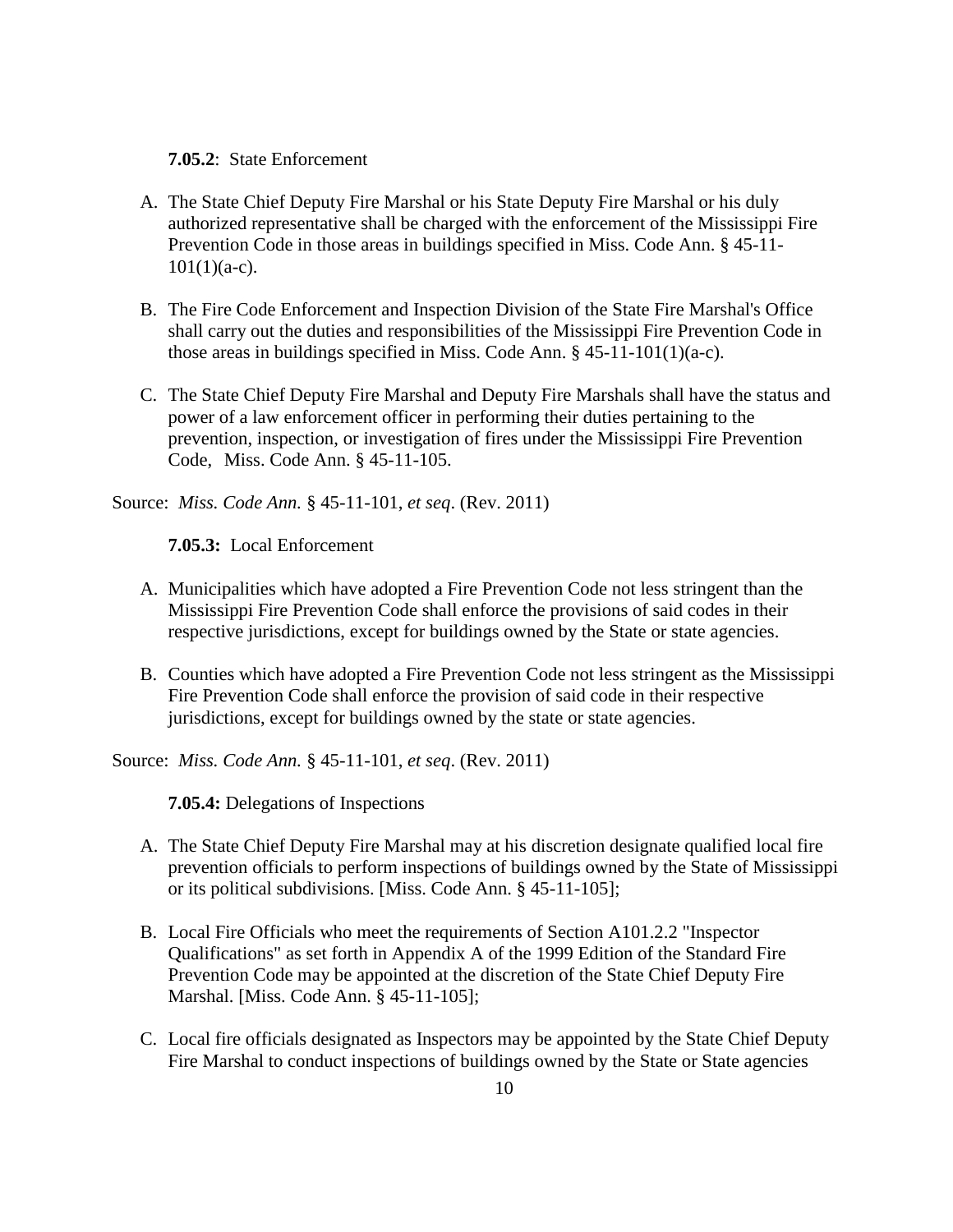shall submit copies of all inspection reports on forms provided by the State Fire Marshal's Office.

D. Implementation and enforcement of the Mississippi Fire Prevention Code, Miss. Code Ann. § 45-11-105, shall be the responsibility of the State Chief Deputy Fire Marshal or his State Deputy Fire Marshals.

Source: *Miss. Code Ann.* § 45-11-101, *et seq*. (Rev. 2011)

 **7.05.5:** Permit/Compliance Requirements

Permits are required for commercial places of Public Assembly as follows:

- A. Permit/Compliance inspections are required for all buildings defined in Miss. Code Ann. § 45-11-101(a-f) pursuant to Miss. Code Ann. § 45-11-105(2).
	- 1. All other buildings defined in Miss. Code Ann. § 45-11-101(1)(a-f) that are inspected by the State Fire Marshal's Office which are not buildings owned by the state or religious assemblies are subject to the inspection fees as provided in Miss. Code Ann. § 45-11-105(2).
	- 2. Plan review fees for structures defined in Miss. Code Ann. § 45-11-101(1)(a-d) that authorized inspection fees shall be charged a minimum of \$400.00 per plan review and for each inspection conducted by the State Fire Marshal's Office and shall be paid to the State Fire Marshal's Office pursuant to Miss. Code Ann. § 45- 11-105(2).
	- 3. Permit fees of not less than \$400.00 which shall include but not be limited to:
		- a. Each on-site inspection;
		- b. Attorney fees;
		- c. Architect or engineer plan review fees;
		- d. Any other fees and reasonable and necessary travel expenses shall be assessed for each inspection conducted by the State Chief Deputy Fire Marshal or his State Deputy Fire Marshals, or his duly authorized representative, and shall be paid to the Office of the State Fire Marshal.
	- 4. Inspection fees and expenses authorized under Miss. Code. Ann. § 45-11-105(2) shall not be assessed for the inspection of buildings owned by the State of Mississippi or religious assemblies or for inspections conducted by local fire departments or other local agencies with authority to conduct inspections under the "Special Local Inspector" designation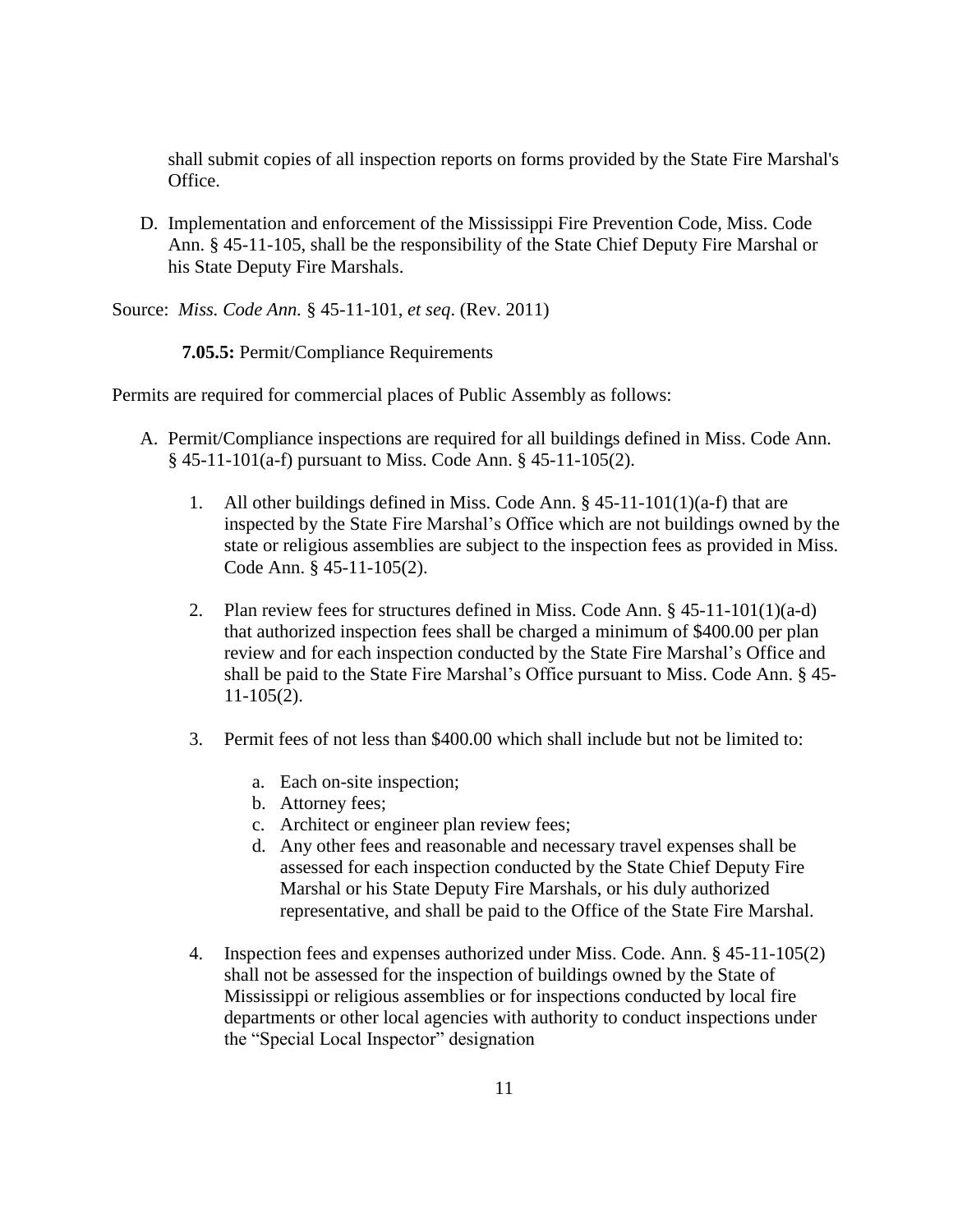5. Permit/compliance for all structures and public displays as defined Miss. Code Ann. § 45-11-105(2) shall be filed on forms provided by the State Fire Marshal's Office.

Source: *Miss. Code Ann.* § 45-11-101, *et seq*. (Rev. 2011)

**7.05.6:** Pyrotechnic Requirements.

Pyrotechnic applications for all structures and public displays as defined by Miss. Code Ann. § 45-13-11 shall be filed on forms provided by the State Fire Marshal.

- A. Permit applications for pyrotechnic displays shall be filed with the Office of the State Fire Marshal and fees not less than \$100.00 shall be assessed in Miss. Code Ann. § 45- 11-105(2). Prior to the issuance of a permit, the following information is required for a state facility:
	- 1. For an outdoor fireworks display the pyrotechnics company must adhere to the National Fire Protection Association (NFPA) 1123; and NFPA 1126 for an indoor fireworks display; the same as may be revised and amended.
		- a. Proof of insurance
		- b. Resume of pyrotechnic technician and their qualifications along with 3 references (last 3 shows)
		- c. Time and location of event
		- d. Copy of ATF permits
		- e. List of shots to be used and their effects
		- f. Information on storage before event
		- g. Information on cleanup and/or disposal after event
		- h. Layout of event with shot locations
		- i. Material Safety Data sheet
	- 2. Companies providing fireworks/flame effects displays at locations other than state facilities must provide the following information:
		- a. Proof of insurance
		- b. List of pyrotechnic technicians and their qualifications
		- c. Notification of time and location of event
		- d. List of shots to be used
		- e. Information on storage before event
		- f. Information on cleanup and/or disposal after event
		- g. Layout of event with shot locations
		- h. Material Safety Data Sheet
		- i. Copy of ATF permits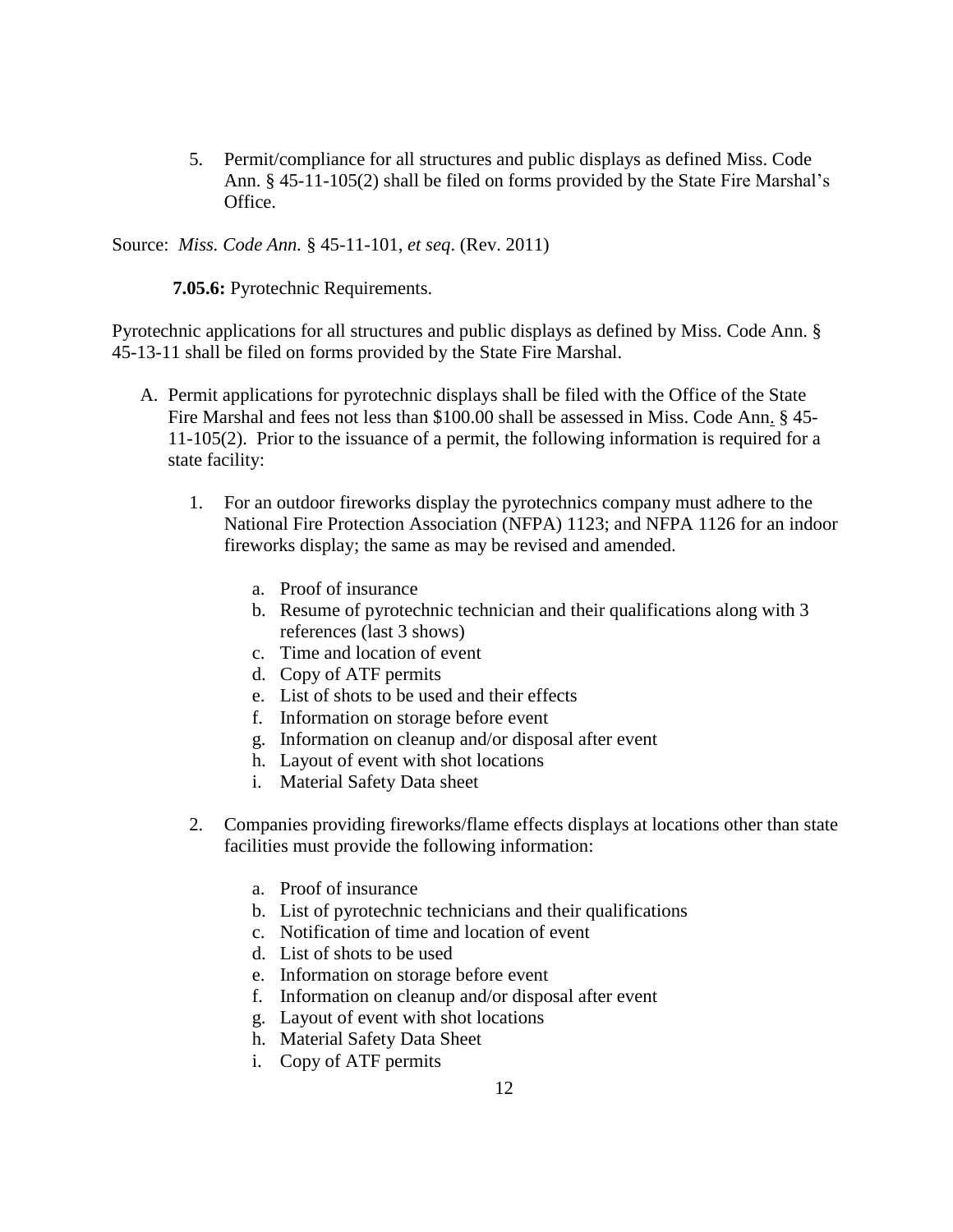- 3. Application for a permit must be submitted fifteen (15) days before event is to take place. An inspection of the event (pre-show) is to be conducted by the State Fire Marshal's Office before a permit is issued. A representative from the State Fire Marshal's Office must be present for the event.
- 4. Communication between the individual doing the firing (shooter) and all safety personnel (spotter) to ensure the public's safety.

Source: *Miss. Code Ann.* § 45-11-101, *et seq*. and § 45-13-11 (Rev. 2011)

 **7.05.7:** Types of Permits

Temporary Permit/Compliance or Pyrotechnics permits shall be issued in compliance with these rules and regulations at the discretion of the State Fire Marshal or his duly authorized representative.

Source: *Miss. Code Ann.* § 45-11-101, *et seq*. and § 45-13-11 (Rev. 2011)

**7.05.8:** Fire Investigations

- A. It shall be the duty of the State Chief Deputy Fire Marshal to investigate by himself or his deputy, fire occurring within the State as required by the Mississippi Fire Prevention Code, Miss. Code Ann. § 45-11-103, as set forth by 1.04 of the Standard Fire Prevention Code 1976 edition, as follows:
	- 1. All buildings owned by the state or State Agencies. [Miss. Code Ann. § 45-11-  $101(1)(a)$ ]
	- 2. All buildings utilized for public assembly, except in any county or municipality has adopted a fire prevention code with standards not less stringent than the Mississippi Fire Prevention Code. [Miss. Code Ann. § 45-11-101(1)(b)]
- B. It shall also be the duty of the State Chief Deputy Fire Marshal to investigate by himself or his deputy the origin of every fire occurring within the state as required by Miss. Code Ann. § 45-11-1, as follows:
	- 1. To which his attention is called by the chief of the fire department; or,
	- 2. Other enforcement officials of any county or municipality; or,
	- 3. By any party in interest whenever, in his judgment, there be sufficient evidence or circumstances indicating that such fire may be of incendiary origin.

Source: *Miss. Code Ann.* § 45-11-101, *et seq*.; § 45-13-11 and § 45-13-103 (Rev. 2011)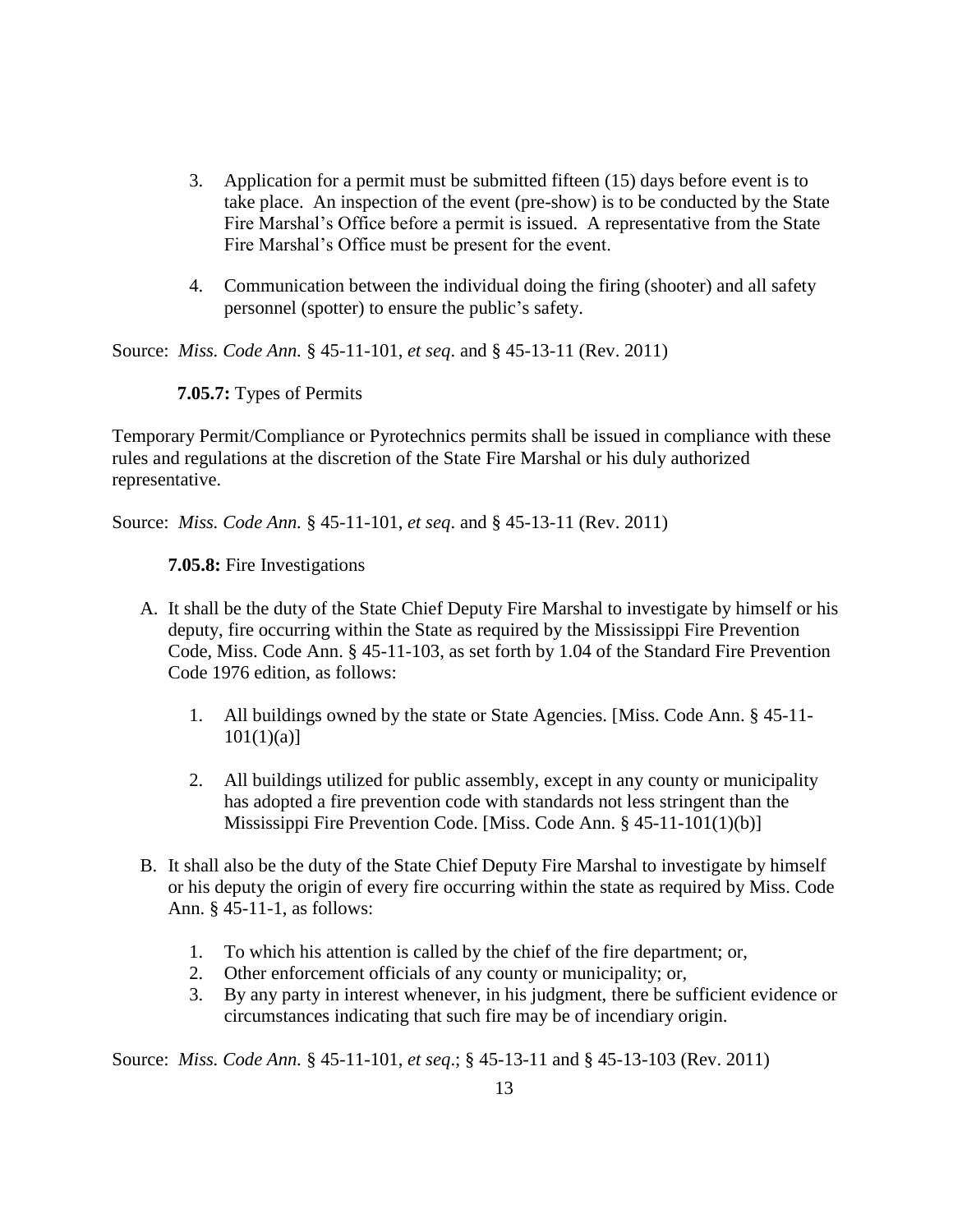**Rule 7.06:** Annual Reporting - Local Fire Codes

- A. In accordance with Miss. Code Ann. § 45-11-101, each county or municipality which has adopted a fire prevention code shall file an annual report with the State Fire Marshal's Office.
- B. A list of codes adopted by counties and municipalities will be reviewed and a list will be compiled showing which codes have provisions not less stringent than the Mississippi Fire Prevention Code.

Source: *Miss. Code Ann.* § 45-11-101, *et seq*. (Rev. 2011)

**Rule 7.07:** Alternate Systems - Minimum Requirements

- A. The State Fire Marshal shall have the authority to deviate from the minimum requirements of the Mississippi Fire Prevention Code.
- B. Deviations may occur when enforcement of a specific requirement would cause undue hardship.
- C. Deviations may also occur when changes would be permitted allowing the use of new materials, technology, or equipment which are approved by the Standard Fire Prevention Code or other recognized national standards.

Source: *Miss. Code Ann.* § 45-11-103 (Rev. 2011)

**Rule 7.08:** Code Revisions - Updating of Code

- A. The State Fire Marshal shall annually review the amendments and new editions of the Standard Fire Prevention Code as published by the Southern Building Code Congress International. Miss. Code Ann. § 45-11-101.
- B. Upon review new amendments and editions which are in compliance with the intent of the Mississippi Fire Prevention Code shall be adopted, Miss. Code Ann. § 45-11-103.

Source: *Miss. Code Ann.* § 45-11-101; § 45-11-103 (Rev. 2011) **Rule 7.09:** Appeals

**7.09.1:** Board of Adjustments and Appeals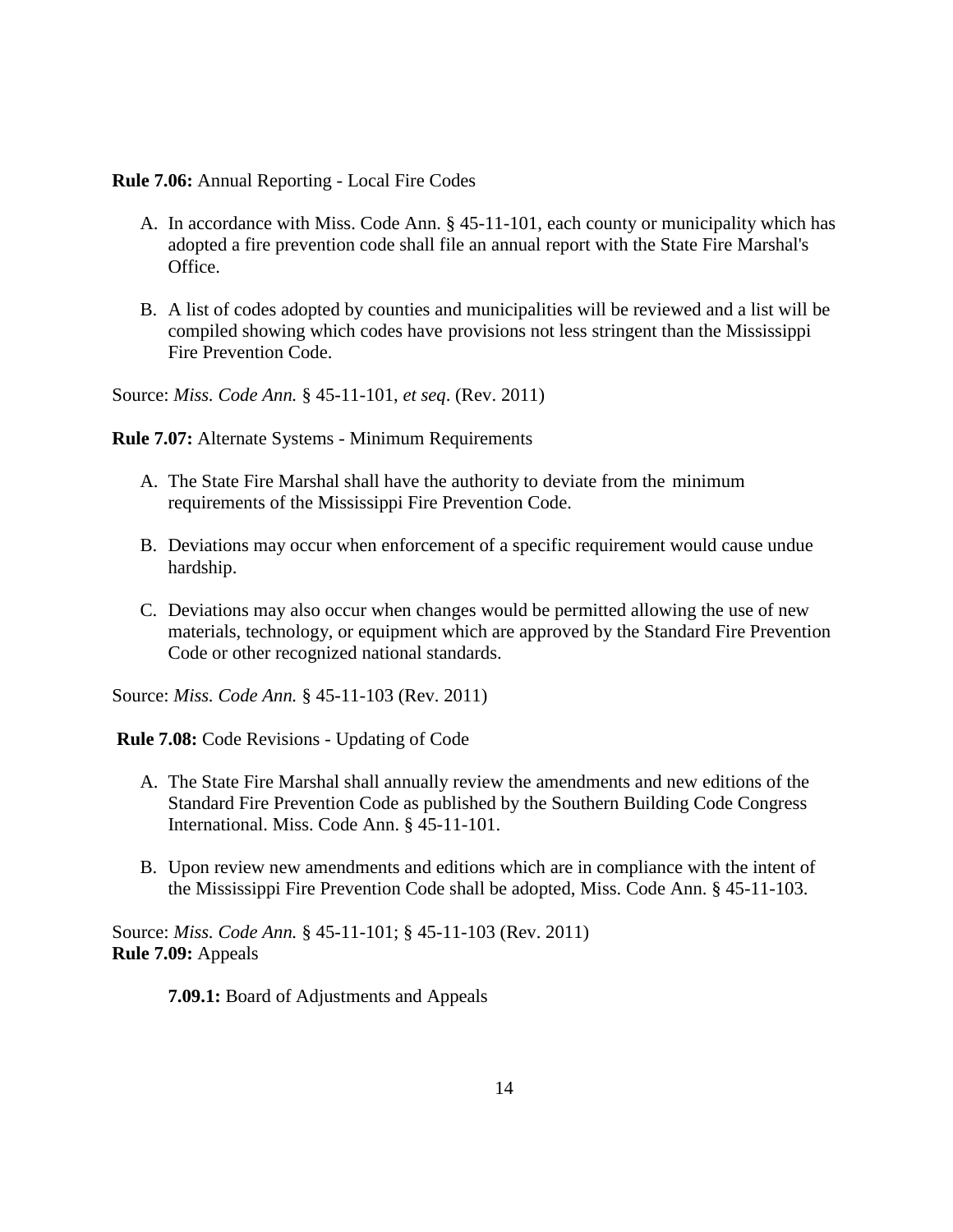The Board of Adjustments and Appeals is a board appointed to hear grievances filed on orders issued by fire officials. The Board shall be appointed in accordance with Chapter 1, Section 105, of the Standard Fire Prevention Code, 1991 Edition.

Source: *Miss. Code Ann.* § 45-11-101, *et seq*. (Rev. 2011)

**7.09.2:** State Board of Adjustments and Appeals

- A. The State Board of Adjustments and Appeals shall be appointed by the State Fire Marshal to hear grievances filed on orders issued by the State Chief Deputy Fire Marshal, State Deputy Fire Marshals, and his duly authorized representative.
- B. The State Board shall be appointed by the State Fire Marshal in accordance with Chapter 1, Appendix A, Section A104 Board of Adjustments and Appeals of the Standard Fire Prevention Code, 1999 Edition.

Source: *Miss. Code Ann.* § 45-11-101, *et seq*. (Rev. 2011)

**7.09.3:** Local Board of Adjustments and Appeals

- A. Counties or municipalities having adopted a fire prevention code not less stringent than the Mississippi Fire Prevention Code shall appoint a local board of adjustments and appeals to hear grievances on orders issued by local fire officials.
- B. The local board of adjustments and appeals shall not hear grievances on orders issued by the State Fire Marshal.

Source: *Miss. Code Ann.* § 45-11-101, *et seq*. (Rev. 2011)

**Rule 7.10:** Public Assemblies

**7.10.1:** Inspection of Exits

- A. Inspection of exits shall be conducted not more than ninety (90) minutes prior to the scheduled commencement of any non-continuous activity, event, performance, show, meeting, function, or other occasion for which persons will gather in commercial places of public assembly as defined in the 2012 Edition of the International Fire Code as published by the International Code Council, as same may be revised or amended.
- B. The owner (or his designee pursuant of written authority, instructions, or procedures) shall inspect every required exit, way of approach thereto, and way of departure therefrom.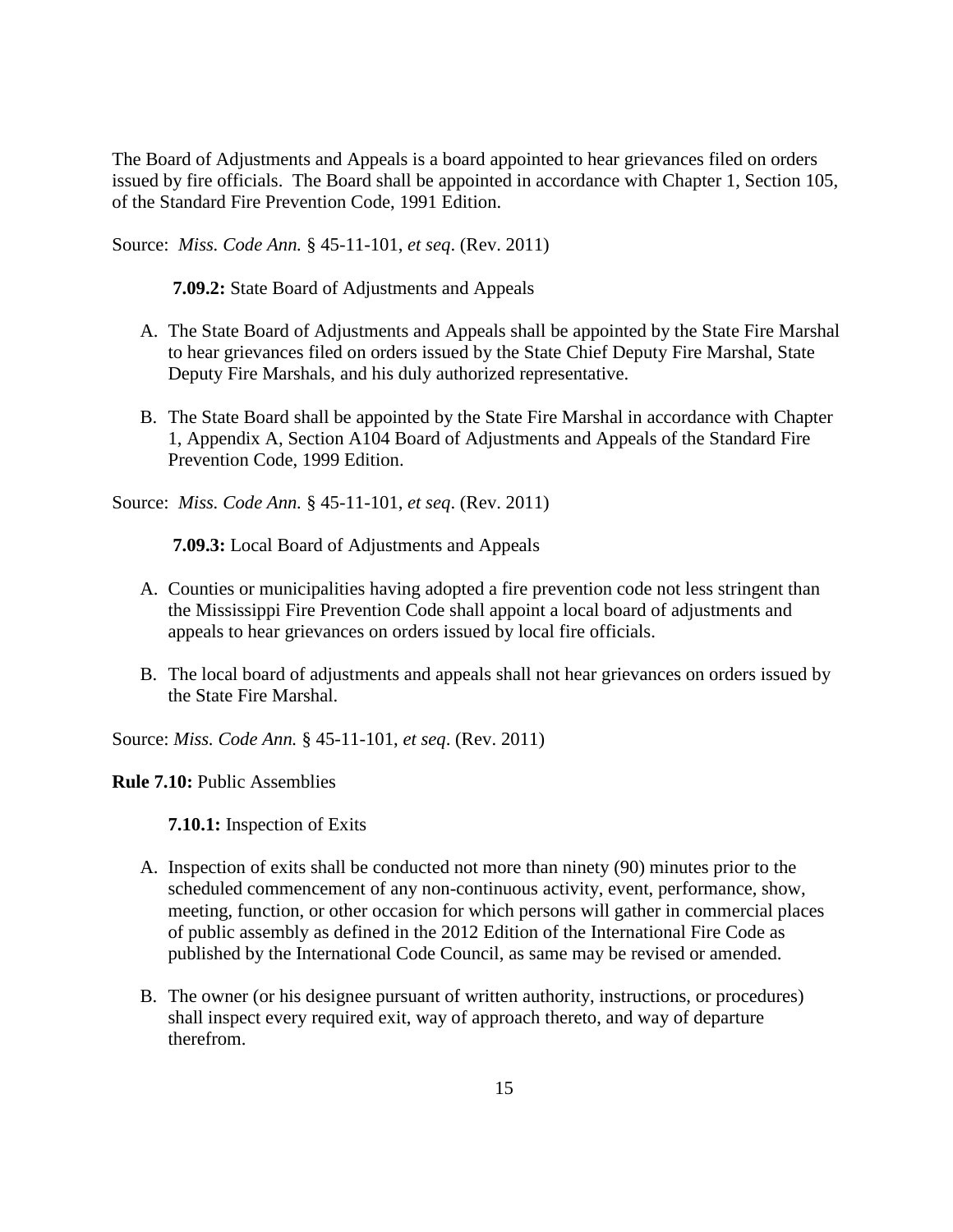C. If said inspection reveals that any required means of egress is obstructed, inaccessible, locked, fastened, or otherwise unsuited for immediate use, the scheduled program shall not begin, nor shall admittance to the place of assembly be permitted, until necessary corrective action has been completed.

Source: *Miss. Code Ann.* § 45-11-101, *et seq*. (Rev. 2011)

**7.10.2:** Announcements

- A. Within thirty (30) minutes prior to the start of the program, the owner or his authorized agent shall orally notify all attendees concerning the location of the exit(s) to be used in case of fire or other emergencies.
- B. Example: "The , in conjunction with the State Fire Marshal's Office, wishes to take a moment to call to your attention the location of the exit ways or paths of egress from this building in the event of an emergency. Please take a moment to locate the exit nearest your seat. Should an emergency arise, please move in an orderly fashion through the nearest exit way. Thank you for your attention."

Source: *Miss. Code Ann.* § 45-11-101, *et seq*. (Rev. 2011)

**7.10.3:** Records

- A. Accurate records of all inspections, corrections, and notifications shall be kept and retained for at least two (2) years in the offices of the respective building owners. The records shall contain:
	- 1. A brief description of each activity, event, performance, etc., including date, time, and location;
	- 2. The name and signature of the person who performed each requirement; and
	- 3. The date and time when each requirement was performed.
- B. Such records shall be made available upon request of the State Fire Marshal.

Source: *Miss. Code Ann.* § 45-11-101, *et seq*. (Rev. 2011)

**Rule 7.11:** Penalties

**7.11.1:** Code Violation- Miss. Code Ann. § 45-11-111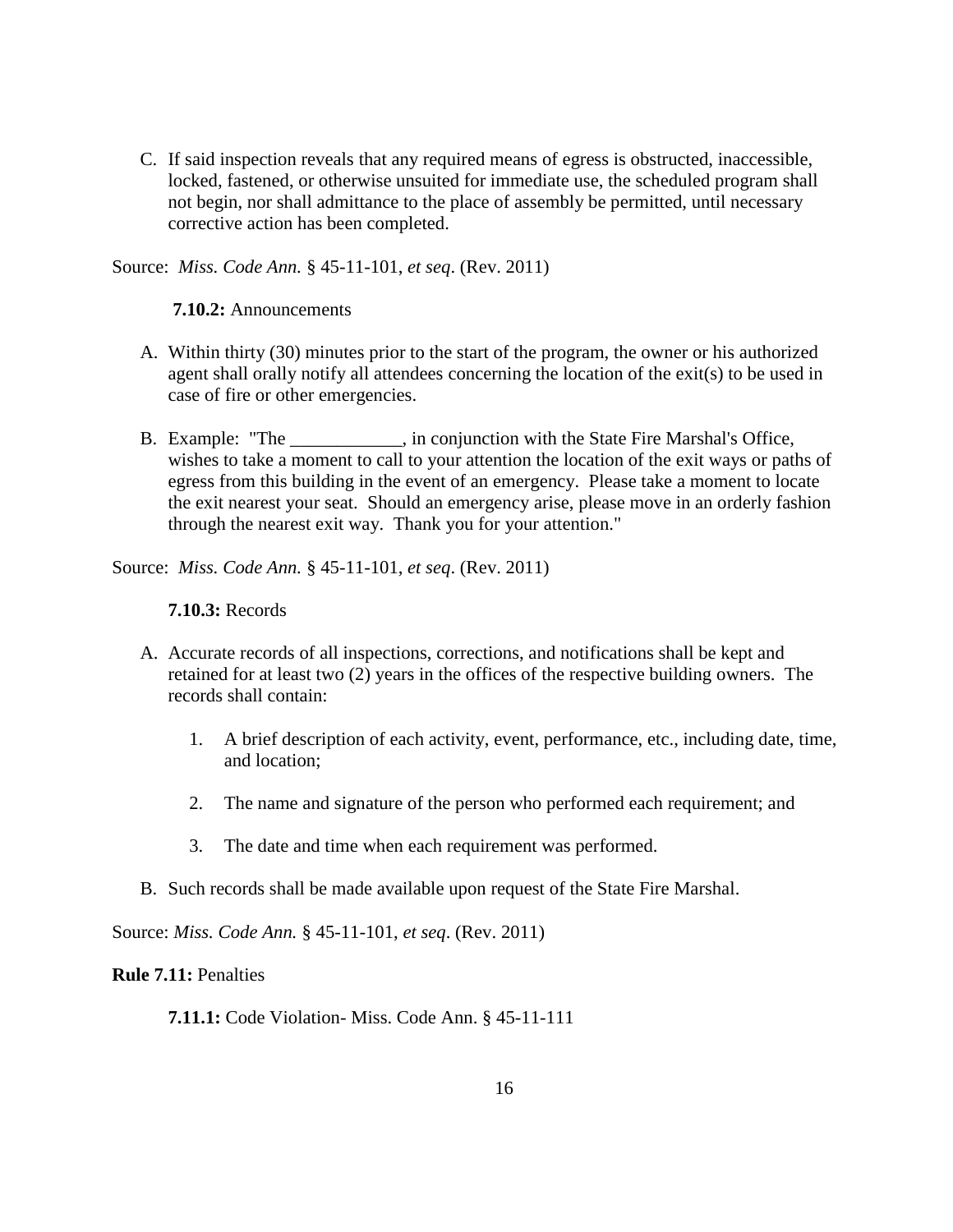- A. Any person, firm or corporation who shall knowingly and willfully violate the terms or provisions of the Mississippi Fire Prevention Code shall be guilty of a misdemeanor and upon conviction therefore shall be sentenced to pay a fine of not to exceed \$1,000.00.
- B. In cases of continuing violations without reasonable effort on the part of the defendant to correct same, each day the violation continues thereafter shall be a separate offense.

Source: *Miss. Code Ann.* § 45-11-111 (Rev. 2011)

**7.11.2:** Criminal Violation

In accordance with Miss. Code Ann. §§ 97-17-1 through 97-17-14, any person, who willfully and maliciously sets fire to or burns or causes to be burned or who aids, counsels, or procures the burning of any building or property of whatsoever class or character as set forth in the Code shall be guilty of arson as set forth in the above cited sections of the Mississippi Code.

Source: *Miss. Code Ann.* § 45-11-101*, et seq.* (Rev. 2011) and § 97-17-1 through § 97-17-14 (Rev. 2011)

**Rule 7.12:** Severability

If any section or portion of a section of this Regulation or the application thereof is held by a court to be invalid, such invalidity shall not affect any other provision of that section or application of the Regulation which can be given effect without the invalid provision or application, and to this end the provisions of the Regulation are declared to be severable.

Source: *Miss. Code Ann.* § 45-11-101 (Rev. 2011)

**Rule 7.13:** Repeal of "FM 2010-1 Rules and Regulation for the Mississippi Fire Prevention Code. Effective 08/27/2012."

Upon adoption of this Regulation, "FM-2010-1, Rules and Regulation for the Mississippi Fire Prevention Code. Effective 08/27/2012." will be repealed.

Source: *Miss. Code Ann.* § 25-43-3.101, et seq. (Rev. 2011)

**Rule 7.14:** Effective Date

This Regulation shall become effective thirty (30) days after adoption.

Source: *Miss. Code Ann.* § 25-43-3.113 (Rev. 2011)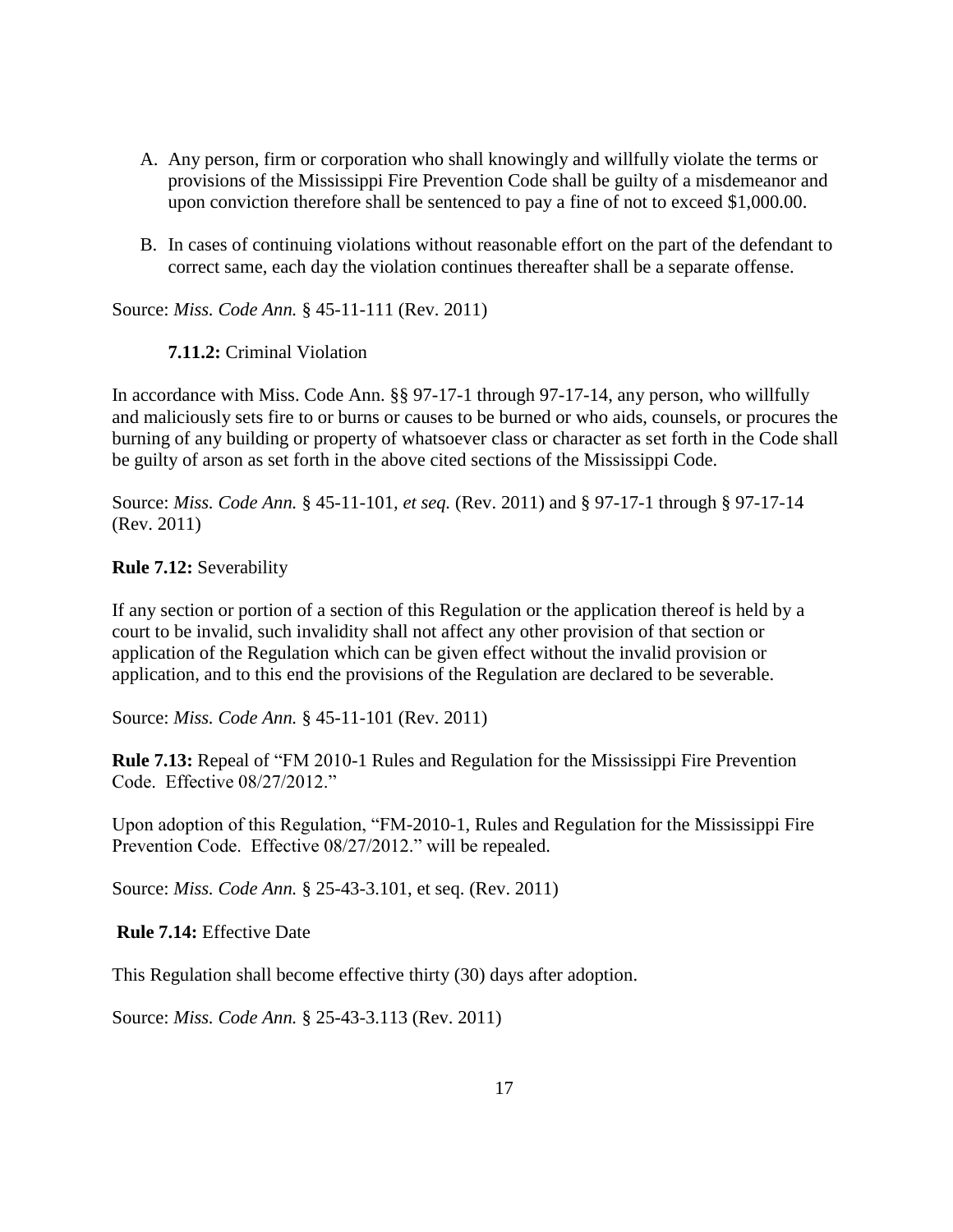### **Title 19: Department of Insurance**

#### **Part 7: State Fire Marshal**

**Part 7 Chapter 7:** Rules and Regulations for the Mississippi Fire Prevention Code. (11/1/2012)

**Rule 7.01:** Promulgation and Purpose - General

- A. These Rules and Regulations for the Mississippi Fire Prevention Code (MFPC) are promulgated by the State Fire Marshal of the State of Mississippi in accordance with the International Fire Code (IFC) as published by the International Code Council formerly the Southern Building Code Congress International, Birmingham, Alabama, and the Mississippi Administrative Procedures Act, Miss. Code Ann. §§ 25-43-1, et seq., as amended, and shall become effective after adoption and are promulgated in accordance with the provisions of the Mississippi Administrative Procedures Act, Miss. Code Ann. § 25-43-1, et seq.
- B. The purpose of these Rules and Regulations is to prevent the loss of life and property from fire and other related hazards through direct action and implementation, interpretation, and enforcement of the Mississippi Fire Prevention Code.

Source: *Miss. Code Ann.* § 45-11-101, *et seq*. (Rev. 2011)

#### **Rule 7.02:** Definitions

**7.02.1:** Mississippi Fire Prevention Code – Miss. Code Ann. § 45-11-103.

- A. Miss. Code Ann. § 45-11-103 states that the standards embodied in the Mississippi Fire Prevention Code shall be based upon and shall not be less stringent than the standards established by the standard fire prevention code as promulgated by the Southern Building Code Congress International, Inc., as the same may be revised or amended, and the provisions of the Mississippi Code Annotated. As of 1994, the Southern Building Code Congress International, Inc. became the International Code Council and the Standard Fire Prevention Code became the International Fire Code. Therefore, the Mississippi Fire Prevention Code shall be based upon the 2012 edition of the International Fire Code, as revised or amended.
- B. The Mississippi Fire Prevention Code adopts the International Fire Code as published by International Code Council beginning with the 1976 Standard Fire Prevention Code (SBCCI) and Appendix A up to and including the 2012 edition of the International Fire Code as promulgated by the International Code Council as same may be revised or amended. The Mississippi Fire Prevention Code, as applied in Rule 7.03 below, is also adopted for all counties and municipalities that do not adopt a distinct fire prevention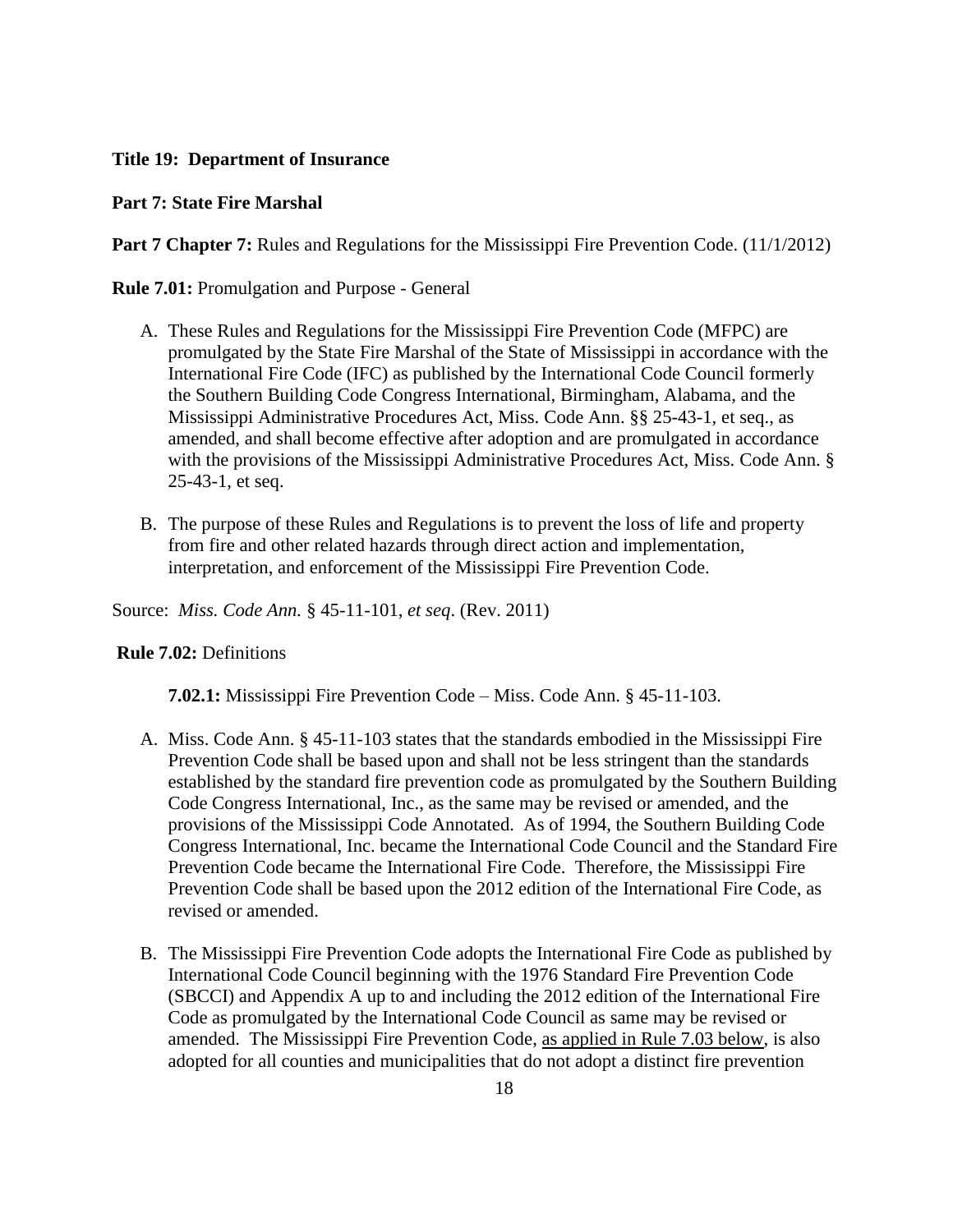code meeting the requirements of paragraph D. below. Editions of the Standard Fire Prevention Code that are recognized and adopted by the State Fire Marshal include: 1976, 1979, 1982, 1985, 1988, 1991, 1993, 1995, 1997, 1999, the International Fire Code (IFC) 2000, 2003, 2006 and 2012 as published by the International Code Council, the 2012 Edition of the International Building Code (IBC), and the 2012 Edition of the International Residential Code (IRC) for One-and-Two Family Dwellings, with the exception of:

- 1. Section R313, Automatic Fire Sprinkler Systems, in its entirety,
- 2. Section P2904, Dwelling Unit Fire Sprinkler Systems, in its entirety.
- C. Miss. Code Ann. § 45-11-103 states that the State Fire Marshal shall have the authority to deviate from the minimum requirements of the International Fire Code and the Standard Fire Prevention Code when the imposition and enforcement of a specific requirement would violate any existing state statutory provision or cause undue hardship or when such deviation would enable builders to take advantage of new methods, materials or equipment which is of recognized adequacy.
- D. Any county or municipality may adopt a fire prevention code with standards not less stringent than the Mississippi Fire Prevention Code listed above. The provisions and enforcement mechanism thereof shall apply and not the Mississippi Fire Prevention Code and as such the county or municipality will assume responsibility for local code enforcement for places of public assembly within their respective jurisdictions.

Source: *Miss. Code Ann.* § 45-11-101, *et seq*. (Rev. 2011)

**7.02.2:** State Fire Officials – Miss. Code Ann. § 45-11-1.

- A. The inspection authority of the State Fire Marshal's Office is defined as follows:
	- 1. The Commissioner of Insurance is by virtue of his office the State Fire Marshal.
	- 2. The Commissioner of Insurance/State Fire Marshal shall appoint the State Chief Deputy Fire Marshal who shall serve as the fire official for the State of Mississippi as defined in the International Fire Code who along with his Deputy State Fire Marshals shall be designated as a Division of the Insurance Department.
	- 3. The State Chief Deputy Fire Marshal shall serve as the Fire Official for the Mississippi Fire Prevention Code. The State Chief Deputy and his Deputy State Fire Marshals shall mean the inspecting and enforcing authority appointed by the State Fire Marshal.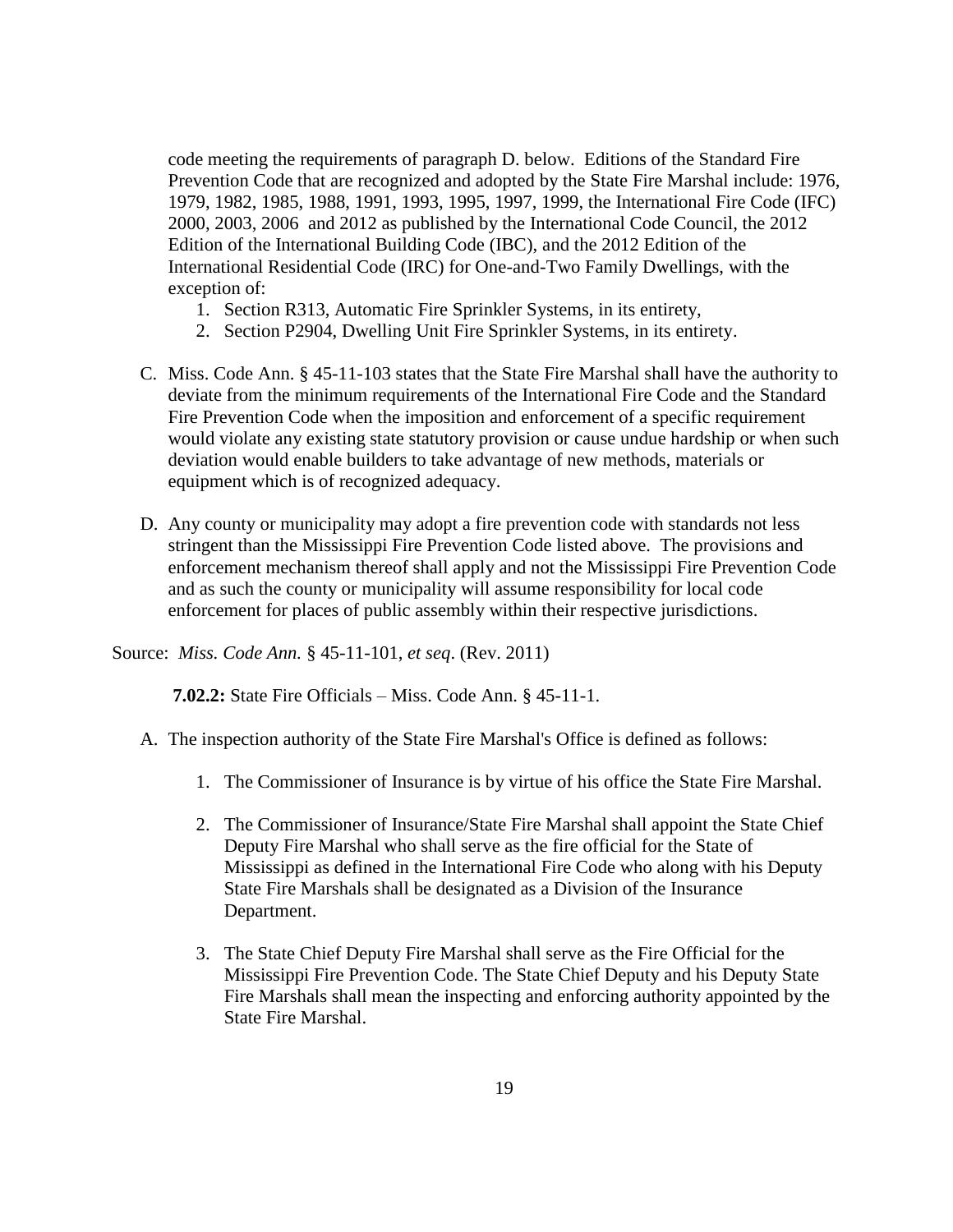- 4. "State Inspector" shall mean a duly authorized representative/inspector in the employ of the State Fire Marshal under the direction of the State Chief Deputy Fire Marshal.
- 5. "Special State Inspector" shall mean an authorized Inspector in the employ of other state agencies of the State of Mississippi who has met the requirements of Section A101.2.2 "Inspector Qualifications" as set forth in Appendix A of the 1999 edition of the Standard Fire Prevention Code and may be appointed at the discretion of the State Chief Deputy Fire Marshal is to conduct inspections of buildings owned by the State of Mississippi or its political subdivisions. "Special State Inspectors" appointed under this rule are not entitled to receive additional compensation from the State Fire Marshal's Office for performing inspection duties under this section.

Source: *Miss. Code Ann.* § 45-11-101, *et seq*. (Rev. 2011)

**7.02.3:** Local Fire Official

- A. The Local Fire Official is defined as the Fire Chief of a municipal or county paid or volunteer fire department.
- B. "Special Local Inspector" shall mean an individual who has been approved by and recommended for appointment as a "Special Local Inspector" by the local Fire Chief or authorized official and who has met the requirements of Section A101.2.2 of the 1999 Edition of the Standard Fire Prevention Code and the International Fire Code and may be appointed at the discretion of the State Chief Deputy Fire Marshal to conduct inspections of buildings owned by the State of Mississippi or its political subdivisions. "Special Local Inspectors" appointed under this rule are not entitled to receive additional compensation from the State Fire Marshal's Office for performing inspection duties under this section.
	- 1. "Special Local Inspector" shall be issued an Official Identification Card by the State Chief Deputy Fire Marshal. Said identification card shall be issued with the understanding that said card shall be surrendered upon the demand of the State Chief Deputy Fire Marshal.
	- 2. No badge or card bearing the name of the State Fire Marshal's Office shall be issued to or authorized for use by the "Special Local Inspector" except for the Official Identification Card issued by the State Chief Deputy Fire Marshal.
	- 3. Inspections conducted by "Special Local Inspectors" for the State Fire Marshal's Office shall be limited to the inspections of buildings owned by state or state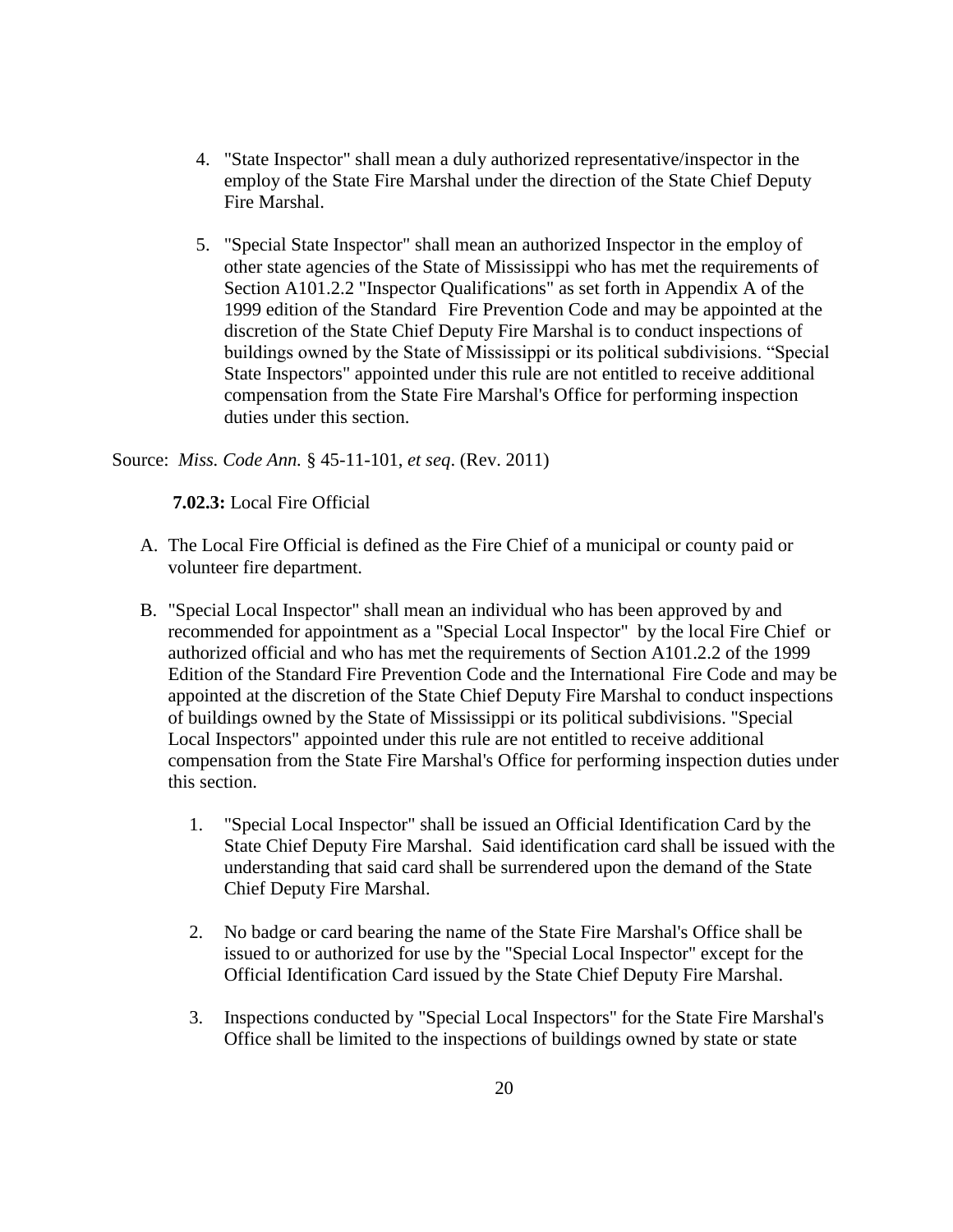agencies or the inspections of any other building within their local jurisdiction upon the request by the State Chief Deputy Fire Marshal.

- 4. Inspections conducted by "Special Local Inspectors" for the State Fire Marshal's Office shall be completed on inspection forms issued by the State Fire Marshal's Office or on fire inspection forms used by the local fire department. Copies of all inspections shall be submitted no later than fifteen (15) days from the date of the inspection to the State Fire Marshal's Office for review and enforcement of all fire code violations.
- 5. "Special Local Inspectors" shall attend all mandatory training offered by the State Fire Marshal's Office.

Source: *Miss. Code Ann.* § 45-11-101, *et seq*. (Rev. 2011)

**7.02.4:** Buildings/Public Assemblies – Miss. Code Ann. § 45-11-101.

- A. Buildings/Public Assemblies are defined pursuant to Miss. Code Ann. §45-11-101 as:
	- 1. All buildings owned by the State or State Agencies or political subdivisions. [Miss. Code Ann.§ 45-11-101(1)(a)];
	- 2. All buildings utilized for public assembly except in any county or municipality which has adopted a fire prevention code with standards not less stringent than the Mississippi Fire Prevention Code. However, the State Fire Marshal or his authorized representative shall perform investigations or inspections of such buildings only when advised by interested persons of a danger or hazardous inflammable condition existing in any building that would tend to impair the safety of persons of property, or, when the State Fire Marshal, or his authorized representative, believes the investigation or inspection is in the interest of public safety. The investigation or inspection shall be made in accordance with Miss. Code Ann. § 45-11-3, [Miss. Code Ann. § 45-11-101(1)(b)];
	- 3. All buildings, the permits for the construction of which are issued subsequent to the effective date of Miss. Code Ann. §§ 45-11-101 through 45-11-111, and which are not less than seventy-five (75) feet in height. However, in any county or municipality which has adopted a fire prevention code with standards not less stringent than the Mississippi Fire Prevention Code, the provisions and enforcement mechanism thereof shall apply and not the Mississippi Fire Prevention Code., Miss. Code Ann. § 45-11-101(1)(c)];
	- 4. All buildings, the permits for construction of which are issued subsequent to July 1, 2004, constructed as private correctional facilities that house state inmates.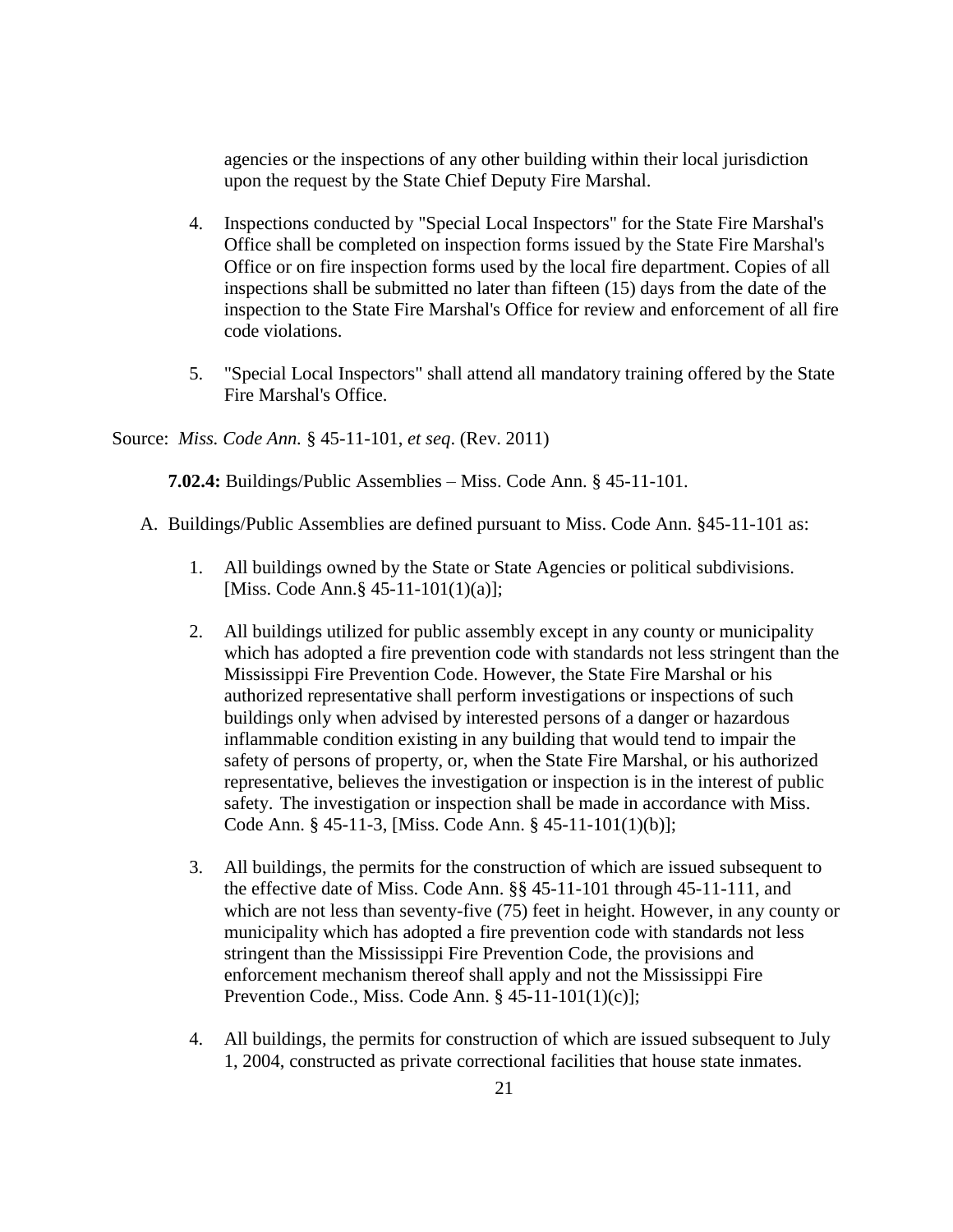Before such construction, construction plans must be submitted for review and approval to the State Fire Marshal's Office to ensure compliance with the Mississippi Fire Prevention Code; however, in any county or municipality that has adopted a fire prevention code with standards not less stringent than the Mississippi Fire Prevention Code, the provision and enforcement mechanism thereof shall apply instead of the Mississippi Fire Prevention Code. All private correctional facilities may be inspected as required by the State Fire Marshal or his duly authorized representative. Inspection fees of \$400.00 plus expenses authorized by Miss. Code Ann. § 45-11-105 (2) shall be assessed for each inspection conducted by the state Fire Marshal's Office and shall be paid to the State Fire Marshal's Office. [Miss. Code Ann. § 45-11-101(1)(d];

- 5. Any building, the permits for construction of which are issued subsequent to July 1, 2004, upon the request of any interested person. The interested person may submit the construction plans to the State Fire Marshal's Office for review and approval before construction to ensure compliance with the Mississippi Fire Prevention Code; however, in any county or municipality that has adopted a fire prevention code with standards not less stringent than the Mississippi Fire Prevention Code, the provisions and enforcement mechanism thereof shall apply instead of the Mississippi Fire Prevention Code. Inspection fees of \$400.00 and expenses authorized by Miss. Code Ann. § 45-11-105 (2) shall be assessed for each inspection conducted by the State Fire Marshal's Office and shall be paid to the State Fire Marshal's Office. Miss. Code Ann. § 45-11-101(1)(e];
- 6. All buildings, the permits for construction of which are issued subsequent to July 1, 2005, constructed as private fraternity and sorority houses located on state property. Before such construction, construction plans shall be submitted for review and approval to the State Fire Marshal's Office to ensure compliance with the Mississippi Fire Prevention Code. All private fraternity and sorority houses located on state property may be inspected as required by the State Fire Marshal or his duly authorized representative. All fraternity and sorority houses located on state property shall be equipped with an approved fire alarm and smoke detector system to be in compliance with the National Fire Code (NFPA) Standard 72 as published by the National Fire Protection Association and as same may be revised or amended. All fraternity and sorority houses constructed on state property after April 29, 2005, shall be equipped with an approved automatic fire sprinkler system to be in compliance with the National Fire Code (NFPA) Standard 13 as published by the National Fire Protection Association and as same may be revised or amended. [Miss. Code Ann. § 45-11-101(1)(f)];
- 7. Assemblies as defined in Chapter 2 under Definitions of the 2012 International Fire Code (IFC).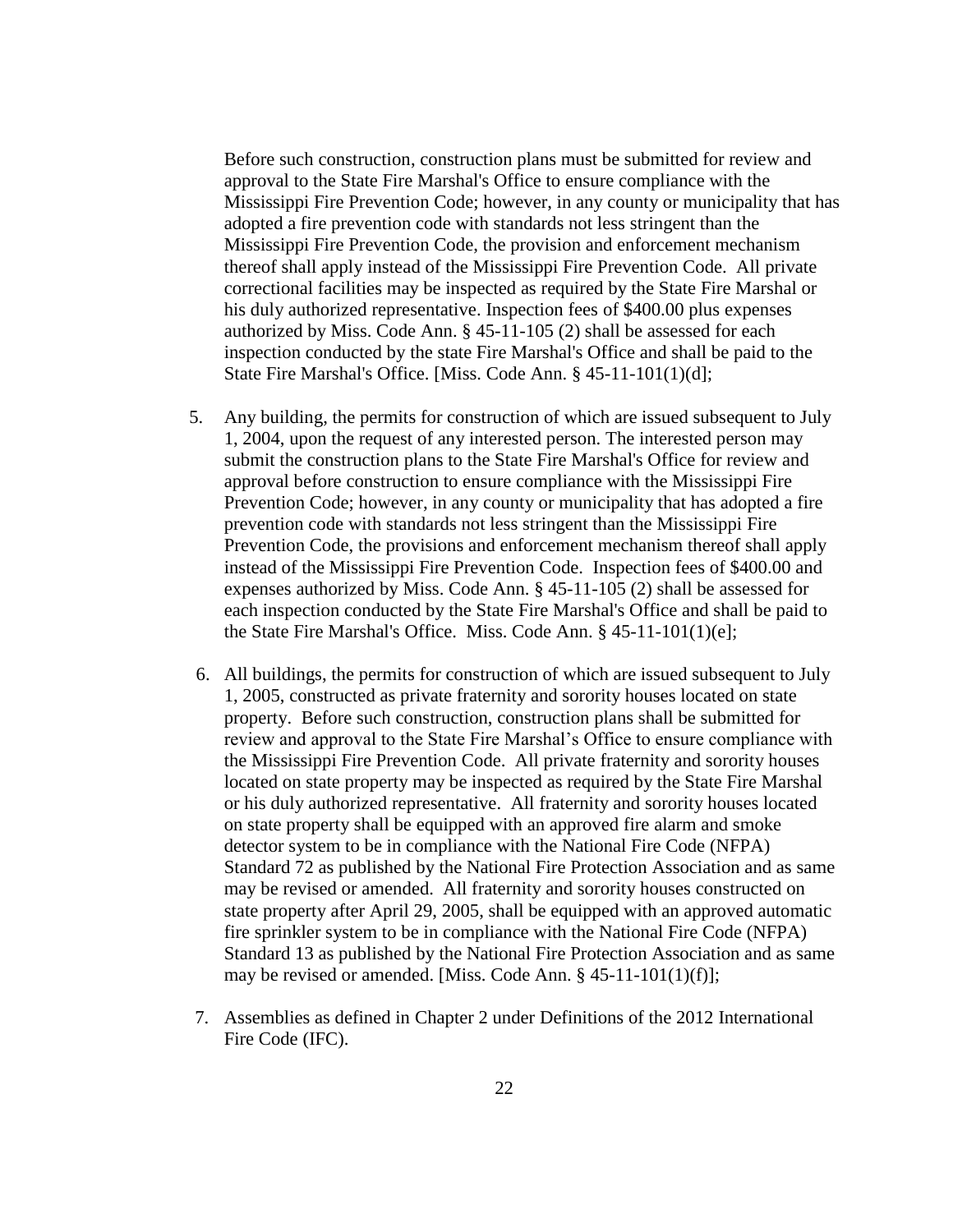8. The State Fire Marshal shall annually examine the fire prevention codes adopted by counties and municipalities within the State of Mississippi and prepare a list thereof specifying which codes have provisions not less stringent than those of the Mississippi Fire Prevention Code.

Source: *Miss. Code Ann.* § 45-11-101, *et seq*. (Rev. 2011)

 **7.02.5:** Pyrotechnics – Miss. Code Ann. § 45-13-11.

Pyrotechnics/public displays as defined in Miss. Code Ann. § 45-13-11 as follows: *"The governing body of any municipality or the board of supervisors of any county outside a municipality may grant permits under which fireworks, the sale, possession or use of which is otherwise prohibited hereby, may be sold and used for exhibition purposes; however, such permit shall be issued in compliance with the National Fire Protection Association Standard 1123, as may be revised or amended; National Fire Protection Association Standard 1126, Standard for the Use of Pyrotechnics Before a Proximate Audience, as may be revised or amended; and the Mississippi Fire Prevention Code, as may be revised or amended. Such permits shall require that the persons in charge of such exhibitions shall be experienced in the handling of fireworks and the members of the public attending the exhibitions shall be kept at a safe distance there from. Any fireworks held in storage for such exhibitions shall be kept in a closed box until removed there from for firing."*

Source: *Miss. Code Ann.* § 45-11-101, *et seq*., and § 45-13-11 (Rev. 2011)

**7.02.6:** Compliance/Permits.

- A. Compliance applications are forms provided by the State Fire Marshal's Office for building inspections located outside the jurisdiction of counties or municipalities which have adopted a fire prevention code with standards not as stringent as the Mississippi Fire Prevention Code.
- B. The Permit for buildings is to ensure that said buildings are in compliance with the Mississippi Fire Prevention Code.
- C. The Permit for State Properties is to ensure that said State Properties are in compliance with the Mississippi Fire Prevention Code.

Source: *Miss. Code Ann.* § 45-11-1, *et seq.* and § 45-13-11(Rev. 2011)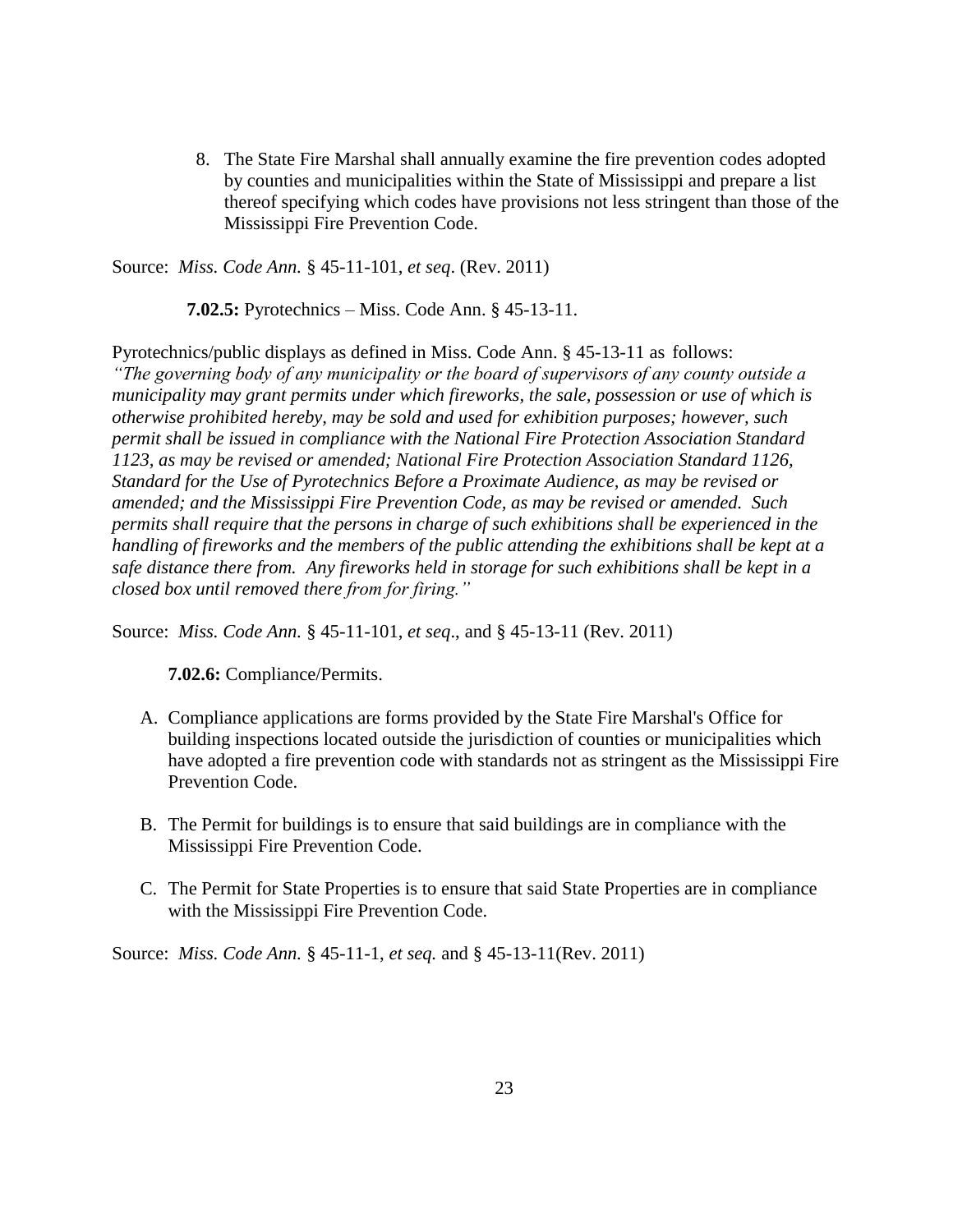#### **Rule 7.03:** Applicability

#### **7.03.1:** Scope

Miss. Code Ann. § 45-11-105, states "The Mississippi Fire Prevention Code shall be enforced by the State Fire Marshal and such other persons as authorized thereby, including for this reason any county or municipal fire prevention personnel. The State Fire Marshal is authorized and empowered to promulgate rules and regulations for the enforcement of the Mississippi Fire Prevention Code." The Mississippi Fire Prevention Code applies to:

- A. All buildings owned by the State or State Agencies. [Miss. Code Ann. § 45-11-  $101(1)(a)$ ;
- B. All buildings utilized for Public Assembly, except in any county or municipality which has adopted a fire prevention code with standards not less stringent than the Mississippi Fire Prevention Code. [Miss. Code Ann. § 45-11-101(1)(b)];
- C. All high-rise buildings over seventy-five (75) feet in height, the permits for the construction of which are issued subsequent to the effective date of Miss. Code Ann. §§ 45-11-101 through 45-11-111; however, that in any county or municipality which has adopted a fire prevention code with standards not less stringent than the Mississippi Fire Prevention Code, the provisions and enforcement mechanism thereof shall apply and not the Mississippi Fire Prevention Code [Miss. Code Ann.§ 45-11-101(1)(c)];
- D. All buildings, the permits for construction of which are issued subsequent to July 1, 2004, constructed as private correctional facilities that house state inmates. Before such construction, construction plans must be submitted for review and approval to the State Fire Marshal's Office to ensure compliance with the Mississippi Fire Prevention Code; however, in any county or municipality that has adopted a fire prevention code with standards not less stringent than the Mississippi Fire Prevention Code, the provision and enforcement mechanism thereof shall apply instead of the Mississippi Fire Prevention Code. All private correctional facilities may be inspected as required by the State Fire Marshal or his duly authorized representative. Inspection fees and expenses authorized by Miss. Code Ann. § 45-11-105 (2) shall be assessed for each inspection conducted by the State Fire Marshal's Office and shall be paid to the State Fire Marshal's Office. [Miss. Code Ann. § 45-11-101(1)(d)];
- E. Any building, the permits for construction of which are issued subsequent to July 1, 2004, upon the request of any interested person. The interested person may submit the construction plans to the State Fire Marshal's Office for review and approval before construction to ensure compliance with the Mississippi Fire Prevention Code; however, in any county of municipality that has adopted a fire prevention code with standards not less stringent than the Mississippi Fire Prevention Code, the provisions and enforcement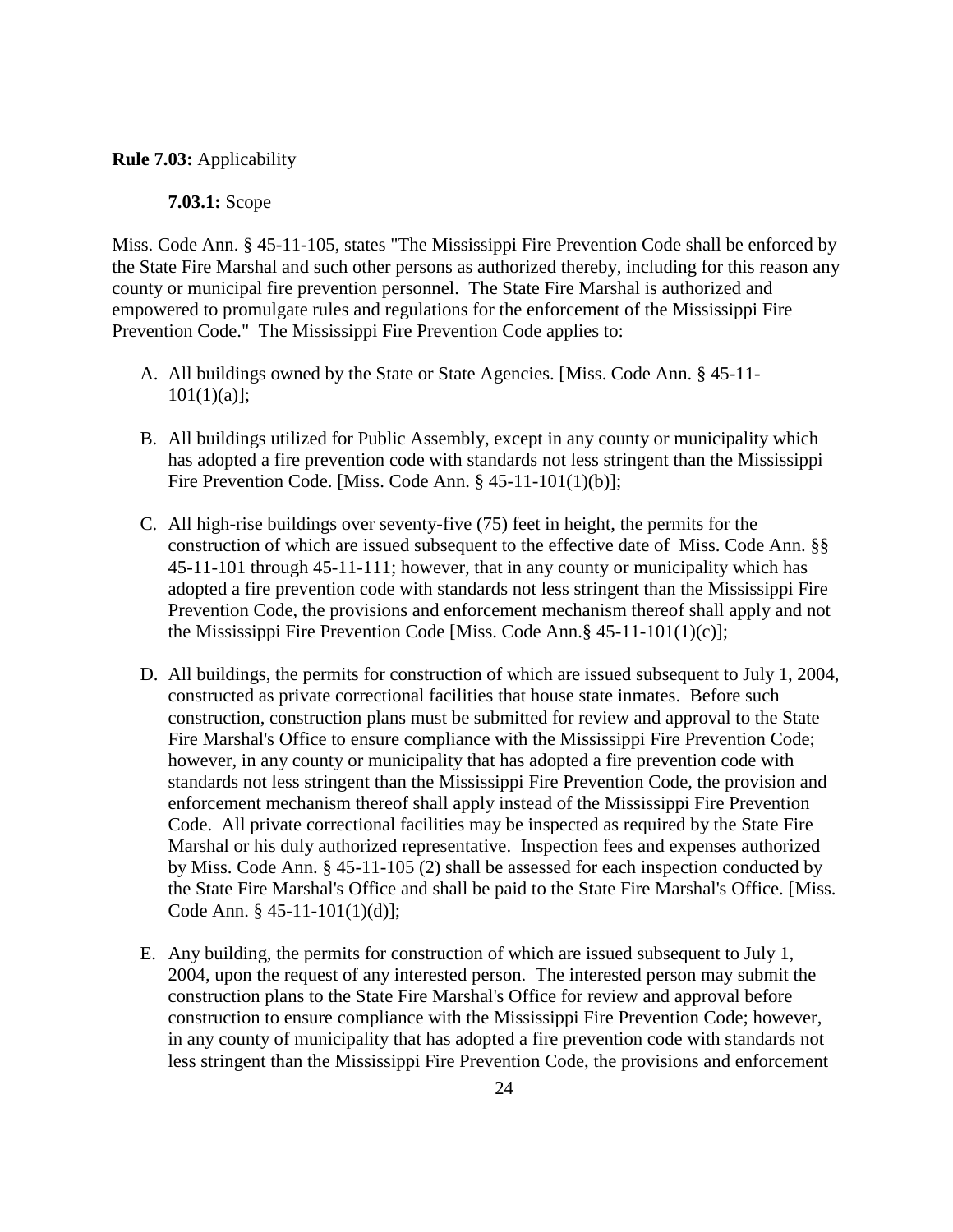mechanism thereof shall apply instead of the Mississippi Fire Prevention Code. Inspection fees and expenses authorized by Miss. Code Ann. § 45-11-105 (2) shall be assessed for each inspection conducted by the State Fire Marshal's Office and shall be paid to the State Fire Marshal's Office. [Miss. Code Ann. § 45-11-101(1)(e)];

F. All buildings, the permits for construction of which are issued subsequent to July 1, 2005, constructed as private fraternity and sorority houses located on state property. Before such construction, construction plans shall be submitted for review and approval to the State Fire Marshal's Office to ensure compliance with the Mississippi Fire Prevention Code. All private fraternity and sorority houses located on state property may be inspected as required by the State Fire Marshal or his duly authorized representative. All fraternity and sorority houses located on state property shall be equipped with an approved fire alarm and smoke detector system to be in compliance with the National Fire Code (NFPA 72) as published by the National Fire Protection Association and as same may be revised or amended. All fraternity and sorority houses constructed on state property after April 20, 2005, shall be equipped with an approved automatic fire sprinkler system to be in compliance with the National Fire Code (NFPA) Standard 13 as published by the National Fire Protection Association and as same may be revised or amended. [Miss. Code Ann. § 45-11-101(1)(p)].

Source: *Miss. Code Ann.* § 45-11-101, *et seq*. (Rev. 2011)

 **7.03.2:** High Rise Buildings/Sprinkler Systems

The Mississippi Fire Prevention Code, pursuant to Miss. Code Ann. § 45-11-103, requires that sprinkler systems be installed in all high-rise buildings as follows:

- A. All buildings over seventy-five (75) feet in height, the permits for the construction of which are issued subsequent to 1 July, 1978;
- B. All existing buildings over seventy-five (75) feet in height in which twenty-five (25%) percent or more of the floor space is being reconstructed or added thereto.
- C. Exception: Public utility company buildings in which water would cause severe damage to equipment such as telephone equipment, computers or electric services, and silos, grain elevators and other structures used solely for the storage of agricultural products are exempt from the provisions of the Mississippi Fire Prevention Code.

Source: *Miss. Code Ann.* § 45-11-101, et seq. (Rev. 2011)

**Rule 7.04:** Plan Review - Inspection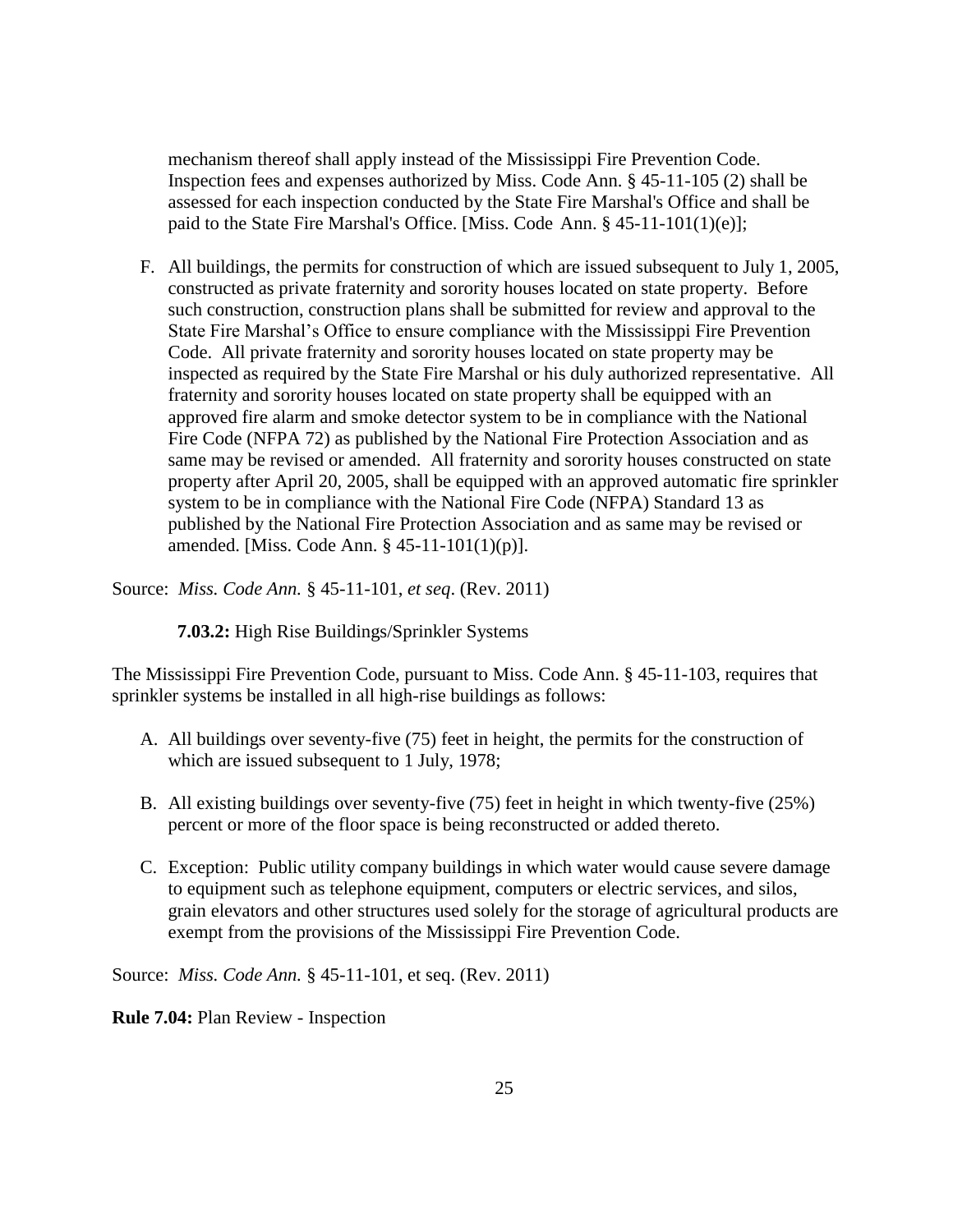- A. Plans for all sprinkler systems required by Miss. Code Ann. § 45-11-103, shall be submitted to the State Fire Marshal's Office.
- B. For buildings which are under the statutory review of the State Fire Marshal's Office pursuant to Miss. Code Ann. § 45-11-101(1)(a-f), prior to issuance of a building permit approval of plans by the State Fire Marshal's Office shall be required. In lieu of plan submittal, the State Fire Marshal's Office may allow, upon request, architects and engineers to verify code compliance by submitting an affidavit of compliance for all classes of buildings as defined under the Mississippi Fire Prevention Code, Miss. Code Ann. § 45-11-101(1)(a-f).
- C. All buildings that are inspected by the State Fire Marshal's Office pursuant to Miss. Code Ann. § 45-11-101(1)(a-f) which are not buildings owned by the state or religious assemblies shall be subject to the inspection fees as defined in Miss. Code Ann. § 45-11-  $105(2)$ .
- D. Plan review fees for other structures as defined in Miss. Code Ann. § 45-11-101(1)(a-d) that authorizes inspection fees shall be charged a minimum of \$400.00 per plan review and for each inspection conducted by the State Fire Marshal's Office. Said fees shall be paid to the State Fire Marshal's Office pursuant to Miss. Code Ann. § 45-11-105(2).

Source: *Miss. Code Ann.* § 45-11-101, *et seq*. (Rev. 2011)

## **Rule 7.05:** Enforcement

**7.05.1:** Stipulations of Enforcement

- A. Pursuant to Miss. Code Ann. § 45-11-105, the State Chief Deputy Fire Marshal or his State Deputy Fire Marshal or his duly authorized representative shall enforce the Mississippi Fire Prevention Code pertaining to the prevention, inspection or investigation of fires, whenever:
	- 1. The State Chief Deputy Fire Marshal has probable cause to believe that there exists in any building or upon any premises any condition or code violation which makes such building or premises unsafe, dangerous, or hazardous;
	- 2. Required to meet provisions of state agency license requirements;
	- 3. A citizen reports an alleged violation;
	- 4. The chief of a fire department or other law enforcement authority of any county or municipality reports an alleged violation.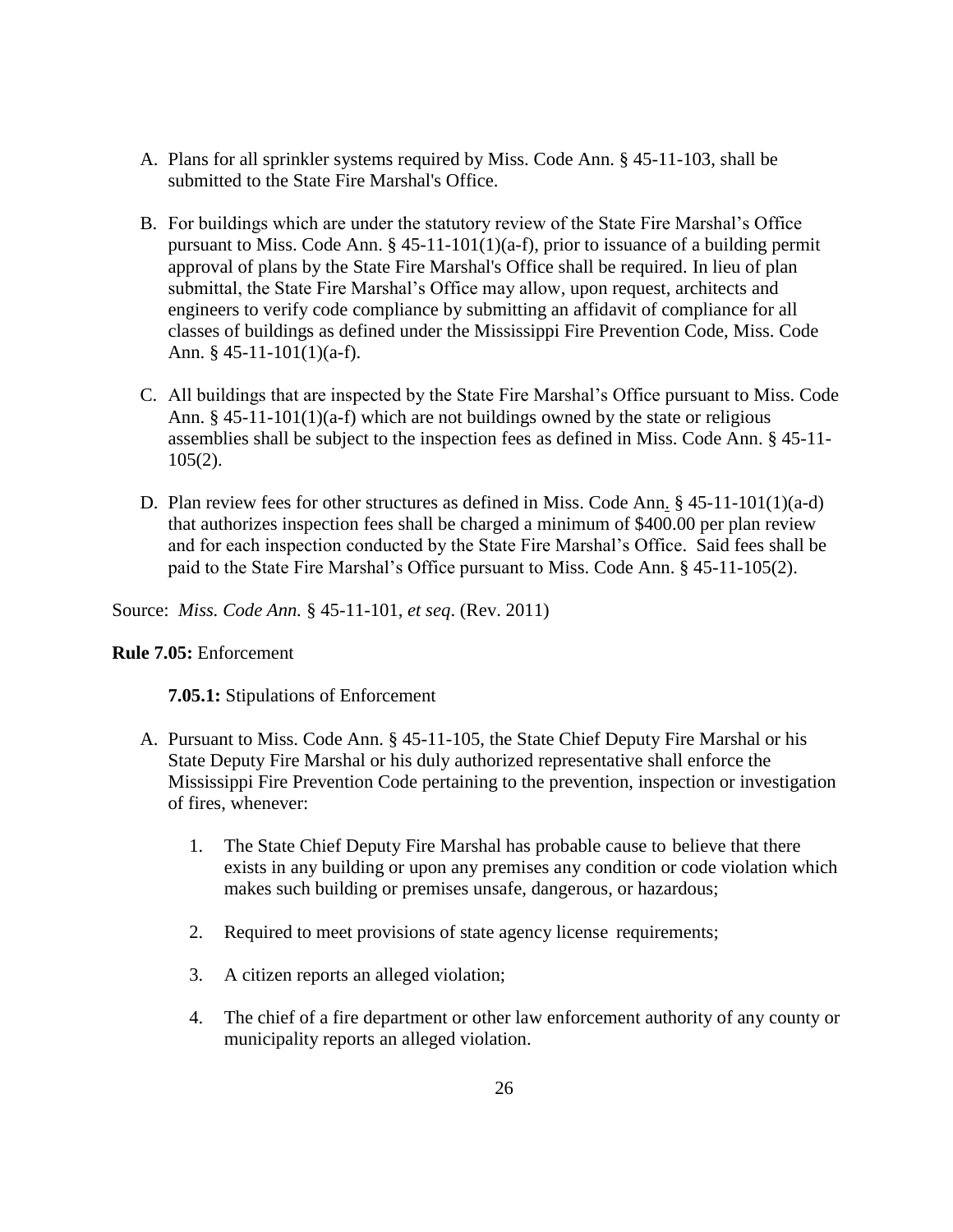B. The Mississippi Fire Prevention Code shall be enforced by the state and local Governments.

Source: *Miss. Code Ann.* § 45-11-101, *et seq*. (Rev. 2011)

**7.05.2**: State Enforcement

- A. The State Chief Deputy Fire Marshal or his State Deputy Fire Marshal or his duly authorized representative shall be charged with the enforcement of the Mississippi Fire Prevention Code in those areas in buildings specified in Miss. Code Ann. § 45-11-  $101(1)(a-c)$ .
- B. The Fire Code Enforcement and Inspection Division of the State Fire Marshal's Office shall carry out the duties and responsibilities of the Mississippi Fire Prevention Code in those areas in buildings specified in Miss. Code Ann. § 45-11-101(1)(a-c).
- C. The State Chief Deputy Fire Marshal and Deputy Fire Marshals shall have the status and power of a law enforcement officer in performing their duties pertaining to the prevention, inspection, or investigation of fires under the Mississippi Fire Prevention Code, Miss. Code Ann. § 45-11-105.

Source: *Miss. Code Ann.* § 45-11-101, *et seq*. (Rev. 2011)

**7.05.3:** Local Enforcement

- A. Municipalities which have adopted a Fire Prevention Code not less stringent than the Mississippi Fire Prevention Code shall enforce the provisions of said codes in their respective jurisdictions, except for buildings owned by the State or state agencies.
- B. Counties which have adopted a Fire Prevention Code not less stringent as the Mississippi Fire Prevention Code shall enforce the provision of said code in their respective jurisdictions, except for buildings owned by the state or state agencies.

Source: *Miss. Code Ann.* § 45-11-101, *et seq*. (Rev. 2011)

**7.05.4:** Delegations of Inspections

- A. The State Chief Deputy Fire Marshal may at his discretion designate qualified local fire prevention officials to perform inspections of buildings owned by the State of Mississippi or its political subdivisions. [Miss. Code Ann. § 45-11-105];
- B. Local Fire Officials who meet the requirements of Section A101.2.2 "Inspector Qualifications" as set forth in Appendix A of the 1999 Edition of the Standard Fire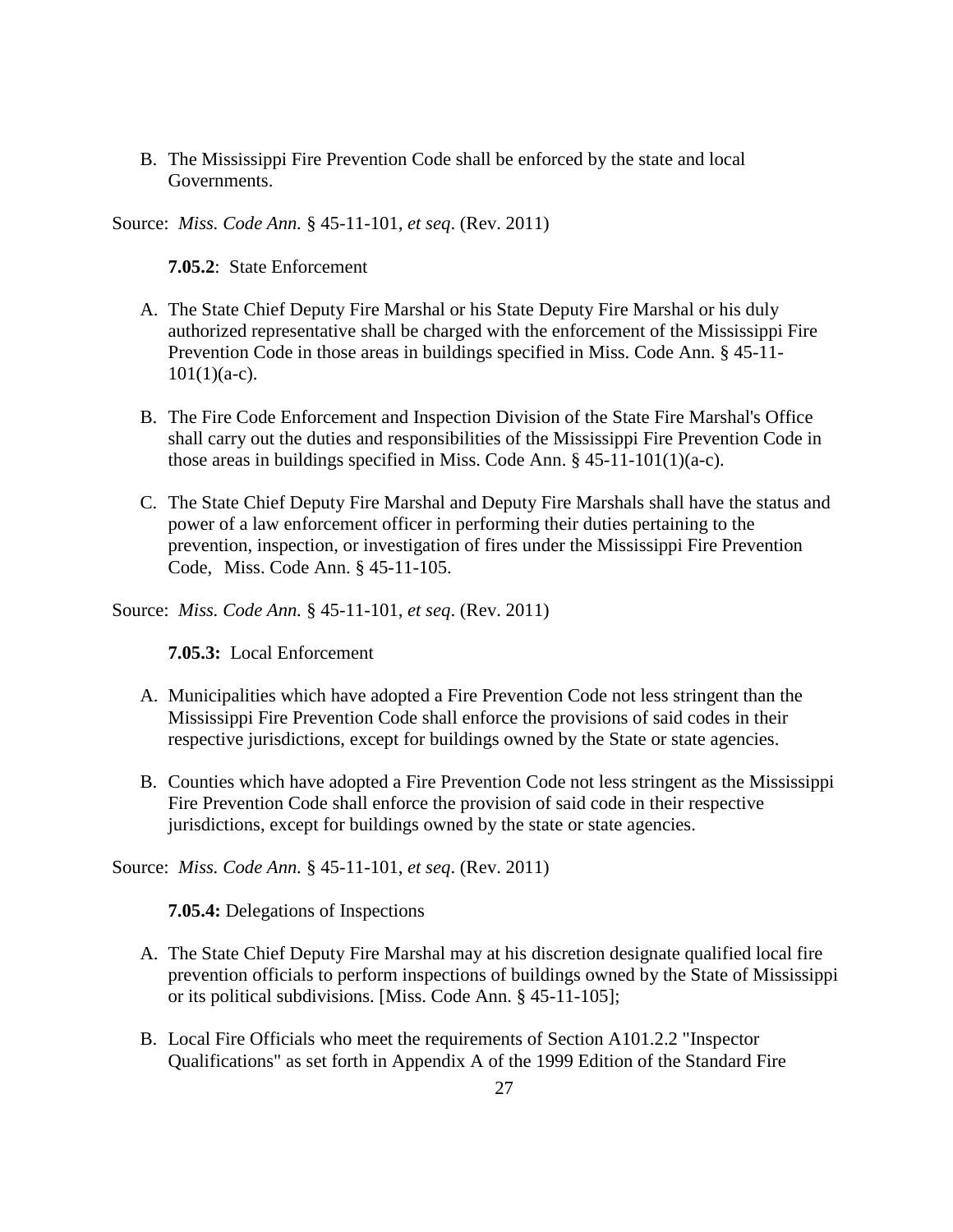Prevention Code may be appointed at the discretion of the State Chief Deputy Fire Marshal. [Miss. Code Ann. § 45-11-105];

- C. Local fire officials designated as Inspectors may be appointed by the State Chief Deputy Fire Marshal to conduct inspections of buildings owned by the State or State agencies shall submit copies of all inspection reports on forms provided by the State Fire Marshal's Office.
- D. Implementation and enforcement of the Mississippi Fire Prevention Code, Miss. Code Ann. § 45-11-105, shall be the responsibility of the State Chief Deputy Fire Marshal or his State Deputy Fire Marshals.

Source: *Miss. Code Ann.* § 45-11-101, *et seq*. (Rev. 2011)

 **7.05.5:** Permit/Compliance Requirements

Permits are required for commercial places of Public Assembly as follows:

- A. Permit/Compliance inspections are required for all buildings defined in Miss. Code Ann. § 45-11-101(a-f) pursuant to Miss. Code Ann. § 45-11-105(2).
	- 1. All other buildings defined in Miss. Code Ann.  $\S$  45-11-101(1)(a-f) that are inspected by the State Fire Marshal's Office which are not buildings owned by the state or religious assemblies are subject to the inspection fees as provided in Miss. Code Ann. § 45-11-105(2).
	- 2. Plan review fees for structures defined in Miss. Code Ann. § 45-11-101(1)(a-d) that authorized inspection fees shall be charged a minimum of \$400.00 per plan review and for each inspection conducted by the State Fire Marshal's Office and shall be paid to the State Fire Marshal's Office pursuant to Miss. Code Ann. § 45- 11-105(2).
	- 3. Permit fees of not less than \$400.00 which shall include but not be limited to:
		- a. Each on-site inspection;
		- b. Attorney fees;
		- c. Architect or engineer plan review fees;
		- d. Any other fees and reasonable and necessary travel expenses shall be assessed for each inspection conducted by the State Chief Deputy Fire Marshal or his State Deputy Fire Marshals, or his duly authorized representative, and shall be paid to the Office of the State Fire Marshal.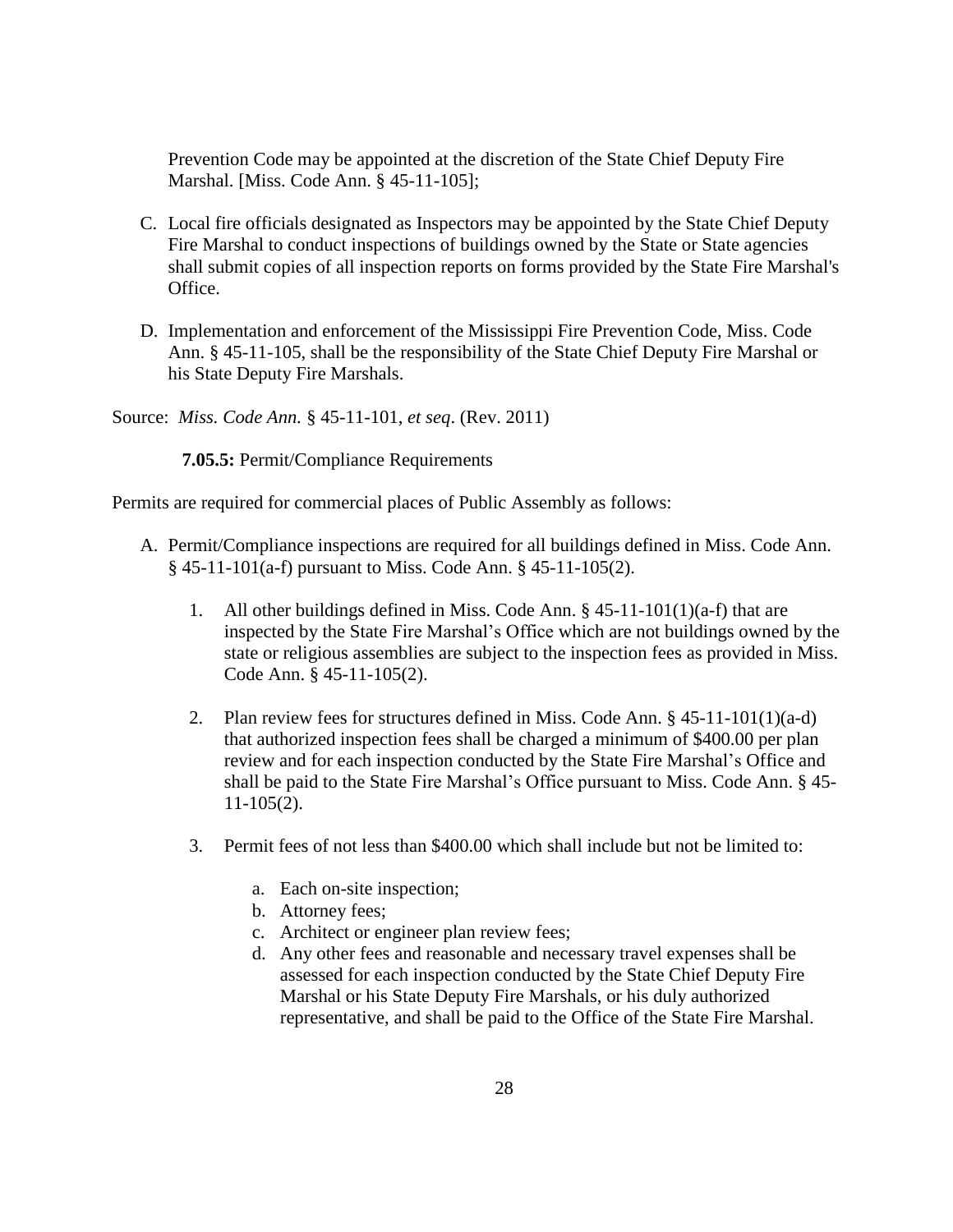- 4. Inspection fees and expenses authorized under Miss. Code. Ann. § 45-11-105(2) shall not be assessed for the inspection of buildings owned by the State of Mississippi or religious assemblies or for inspections conducted by local fire departments or other local agencies with authority to conduct inspections under the "Special Local Inspector" designation
- 5. Permit/compliance for all structures and public displays as defined Miss. Code Ann. § 45-11-105(2) shall be filed on forms provided by the State Fire Marshal's Office.

Source: *Miss. Code Ann.* § 45-11-101, *et seq*. (Rev. 2011)

**7.05.6:** Pyrotechnic Requirements.

Pyrotechnic applications for all structures and public displays as defined by Miss. Code Ann. § 45-13-11 shall be filed on forms provided by the State Fire Marshal.

- A. Permit applications for pyrotechnic displays shall be filed with the Office of the State Fire Marshal and fees not less than \$100.00 shall be assessed in Miss. Code Ann. § 45- 11-105(2). Prior to the issuance of a permit, the following information is required for a state facility:
	- 1. For an outdoor fireworks display the pyrotechnics company must adhere to the National Fire Protection Association (NFPA) 1123; and NFPA 1126 for an indoor fireworks display; the same as may be revised and amended.
		- a. Proof of insurance
		- b. Resume of pyrotechnic technician and their qualifications along with 3 references (last 3 shows)
		- c. Time and location of event
		- d. Copy of ATF permits
		- e. List of shots to be used and their effects
		- f. Information on storage before event
		- g. Information on cleanup and/or disposal after event
		- h. Layout of event with shot locations
		- i. Material Safety Data sheet
	- 2. Companies providing fireworks/flame effects displays at locations other than state facilities must provide the following information:
		- a. Proof of insurance
		- b. List of pyrotechnic technicians and their qualifications
		- c. Notification of time and location of event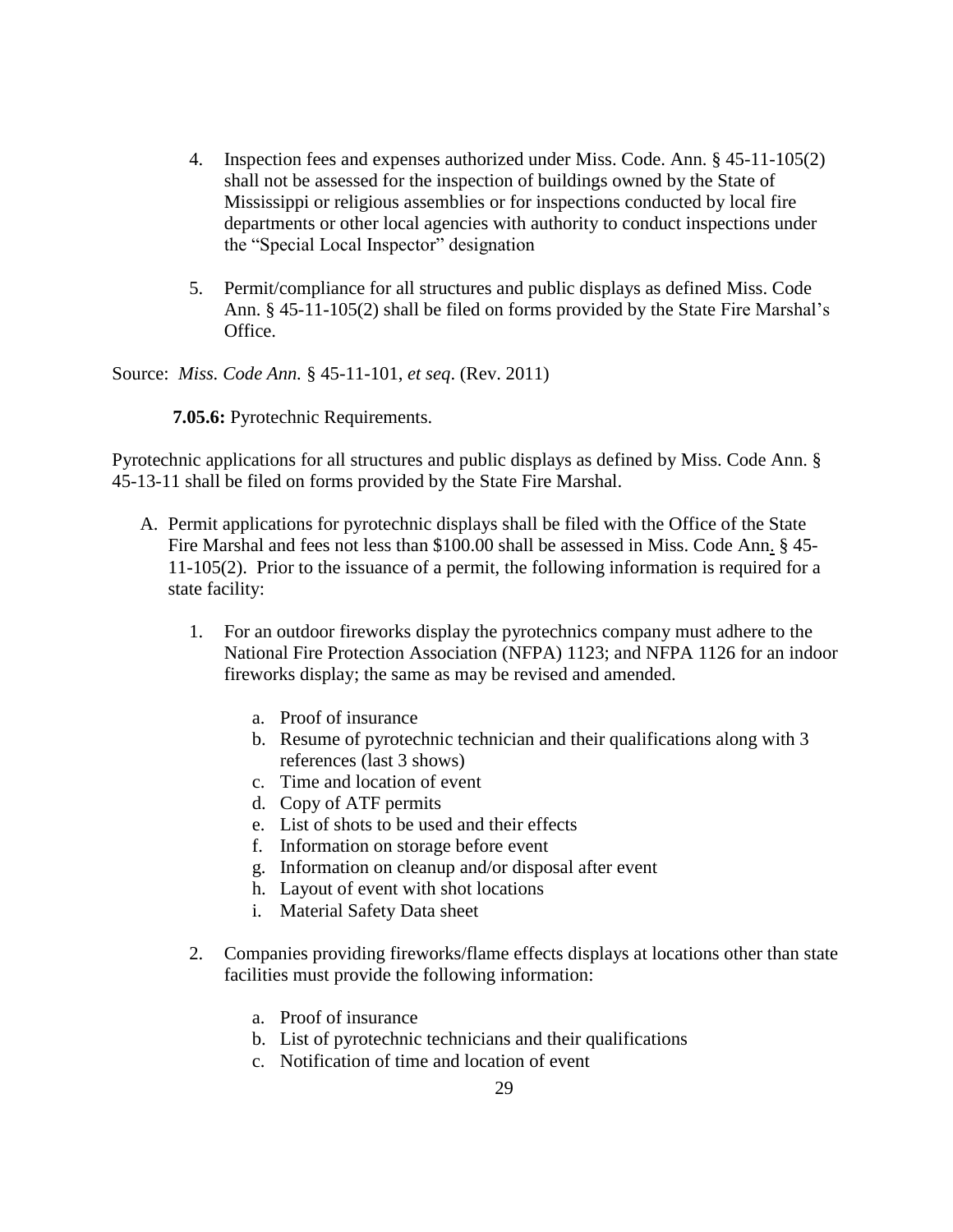- d. List of shots to be used
- e. Information on storage before event
- f. Information on cleanup and/or disposal after event
- g. Layout of event with shot locations
- h. Material Safety Data Sheet
- i. Copy of ATF permits
- 3. Application for a permit must be submitted fifteen (15) days before event is to take place. An inspection of the event (pre-show) is to be conducted by the State Fire Marshal's Office before a permit is issued. A representative from the State Fire Marshal's Office must be present for the event.
- 4. Communication between the individual doing the firing (shooter) and all safety personnel (spotter) to ensure the public's safety.

Source: *Miss. Code Ann.* § 45-11-101, *et seq*. and § 45-13-11 (Rev. 2011)

 **7.05.7:** Types of Permits

Temporary Permit/Compliance or Pyrotechnics permits shall be issued in compliance with these rules and regulations at the discretion of the State Fire Marshal or his duly authorized representative.

Source: *Miss. Code Ann.* § 45-11-101, *et seq*. and § 45-13-11 (Rev. 2011)

**7.05.8:** Fire Investigations

- A. It shall be the duty of the State Chief Deputy Fire Marshal to investigate by himself or his deputy, fire occurring within the State as required by the Mississippi Fire Prevention Code, Miss. Code Ann. § 45-11-103, as set forth by 1.04 of the Standard Fire Prevention Code 1976 edition, as follows:
	- 1. All buildings owned by the state or State Agencies. [Miss. Code Ann. § 45-11-  $101(1)(a)$ ]
	- 2. All buildings utilized for public assembly, except in any county or municipality has adopted a fire prevention code with standards not less stringent than the Mississippi Fire Prevention Code. [Miss. Code Ann. § 45-11-101(1)(b)]
- B. It shall also be the duty of the State Chief Deputy Fire Marshal to investigate by himself or his deputy the origin of every fire occurring within the state as required by Miss. Code Ann. § 45-11-1, as follows: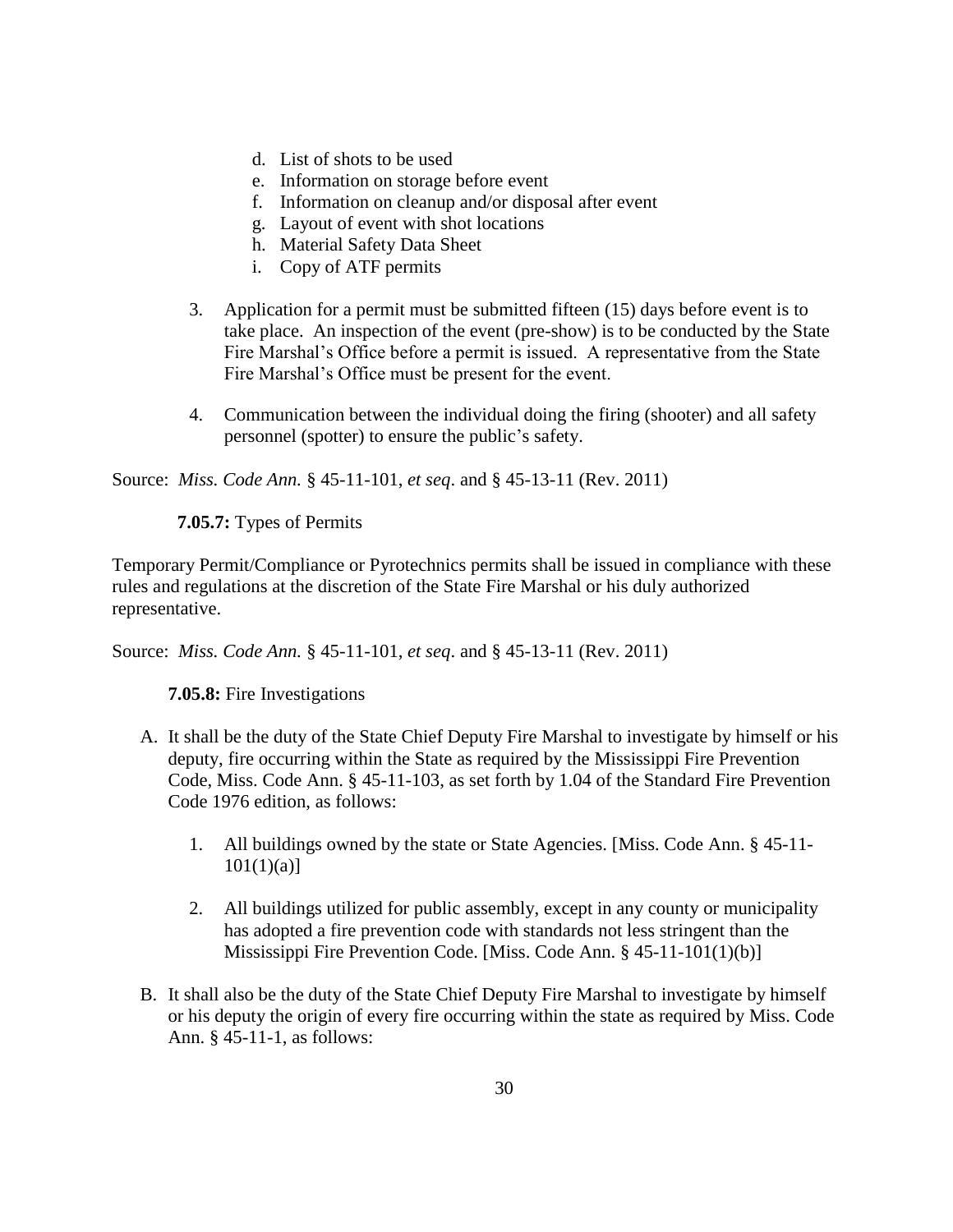- 1. To which his attention is called by the chief of the fire department; or,
- 2. Other enforcement officials of any county or municipality; or,
- 3. By any party in interest whenever, in his judgment, there be sufficient evidence or circumstances indicating that such fire may be of incendiary origin.

Source: *Miss. Code Ann.* § 45-11-101, *et seq*.; § 45-13-11 and § 45-13-103 (Rev. 2011)

**Rule 7.06:** Annual Reporting - Local Fire Codes

- A. In accordance with Miss. Code Ann. § 45-11-101, each county or municipality which has adopted a fire prevention code shall file an annual report with the State Fire Marshal's Office.
- B. A list of codes adopted by counties and municipalities will be reviewed and a list will be compiled showing which codes have provisions not less stringent than the Mississippi Fire Prevention Code.

Source: *Miss. Code Ann.* § 45-11-101, *et seq*. (Rev. 2011)

**Rule 7.07:** Alternate Systems - Minimum Requirements

- A. The State Fire Marshal shall have the authority to deviate from the minimum requirements of the Mississippi Fire Prevention Code.
- B. Deviations may occur when enforcement of a specific requirement would cause undue hardship.
- C. Deviations may also occur when changes would be permitted allowing the use of new materials, technology, or equipment which are approved by the Standard Fire Prevention Code or other recognized national standards.

Source: *Miss. Code Ann.* § 45-11-103 (Rev. 2011)

**Rule 7.08:** Code Revisions - Updating of Code

- A. The State Fire Marshal shall annually review the amendments and new editions of the Standard Fire Prevention Code as published by the Southern Building Code Congress International. Miss. Code Ann. § 45-11-101.
- B. Upon review new amendments and editions which are in compliance with the intent of the Mississippi Fire Prevention Code shall be adopted, Miss. Code Ann. § 45-11-103.

Source: *Miss. Code Ann.* § 45-11-101; § 45-11-103 (Rev. 2011)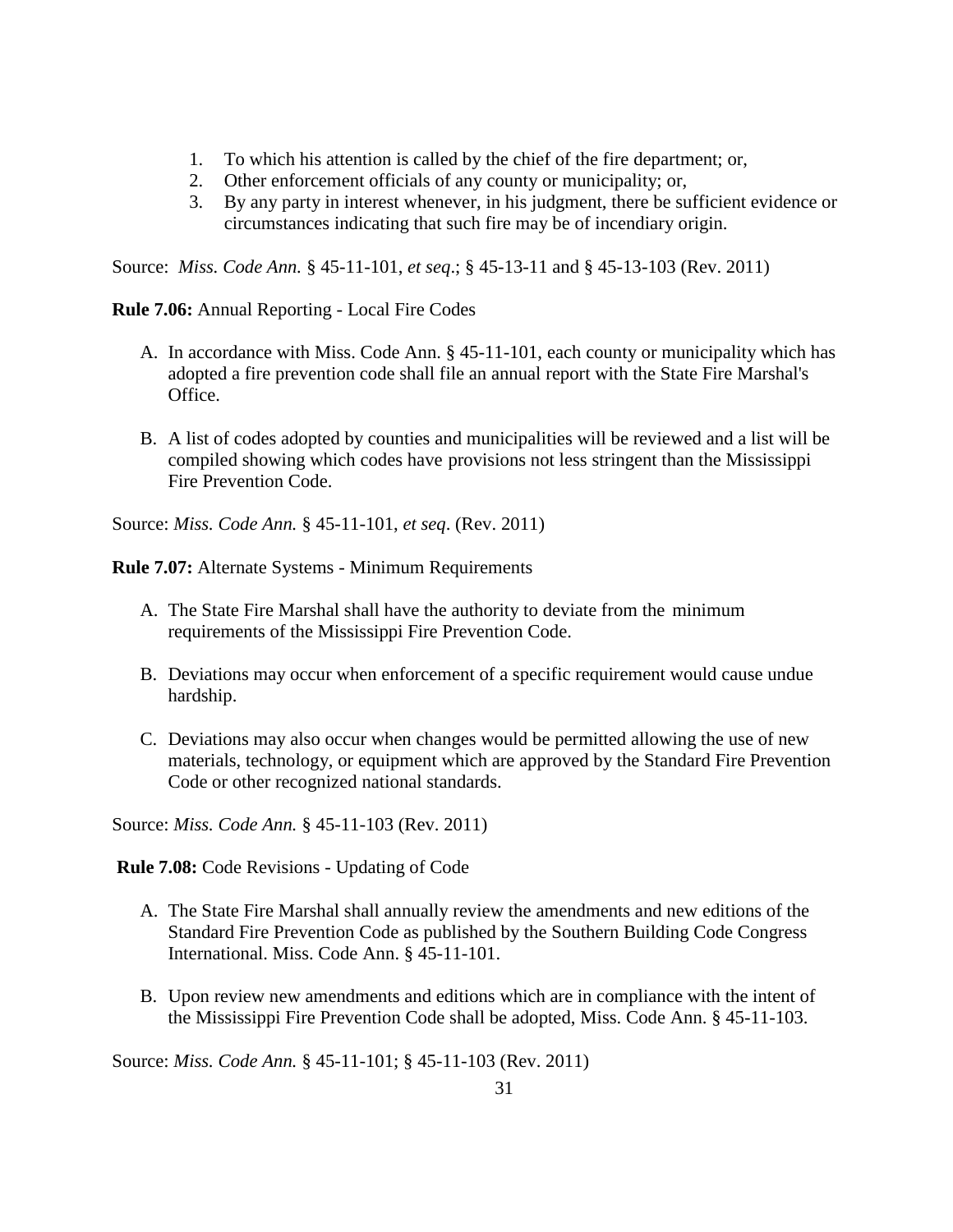**Rule 7.09:** Appeals

**7.09.1:** Board of Adjustments and Appeals

The Board of Adjustments and Appeals is a board appointed to hear grievances filed on orders issued by fire officials. The Board shall be appointed in accordance with Chapter 1, Section 105, of the Standard Fire Prevention Code, 1991 Edition.

Source: *Miss. Code Ann.* § 45-11-101, *et seq*. (Rev. 2011)

**7.09.2:** State Board of Adjustments and Appeals

- A. The State Board of Adjustments and Appeals shall be appointed by the State Fire Marshal to hear grievances filed on orders issued by the State Chief Deputy Fire Marshal, State Deputy Fire Marshals, and his duly authorized representative.
- B. The State Board shall be appointed by the State Fire Marshal in accordance with Chapter 1, Appendix A, Section A104 Board of Adjustments and Appeals of the Standard Fire Prevention Code, 1999 Edition.

Source: *Miss. Code Ann.* § 45-11-101, *et seq*. (Rev. 2011)

**7.09.3:** Local Board of Adjustments and Appeals

- A. Counties or municipalities having adopted a fire prevention code not less stringent than the Mississippi Fire Prevention Code shall appoint a local board of adjustments and appeals to hear grievances on orders issued by local fire officials.
- B. The local board of adjustments and appeals shall not hear grievances on orders issued by the State Fire Marshal.

Source: *Miss. Code Ann.* § 45-11-101, *et seq*. (Rev. 2011)

**Rule 7.10:** Public Assemblies

**7.10.1:** Inspection of Exits

A. Inspection of exits shall be conducted not more than ninety (90) minutes prior to the scheduled commencement of any non-continuous activity, event, performance, show, meeting, function, or other occasion for which persons will gather in commercial places of public assembly as defined in the 2012 Edition of the International Fire Code as published by the International Code Council, as same may be revised or amended.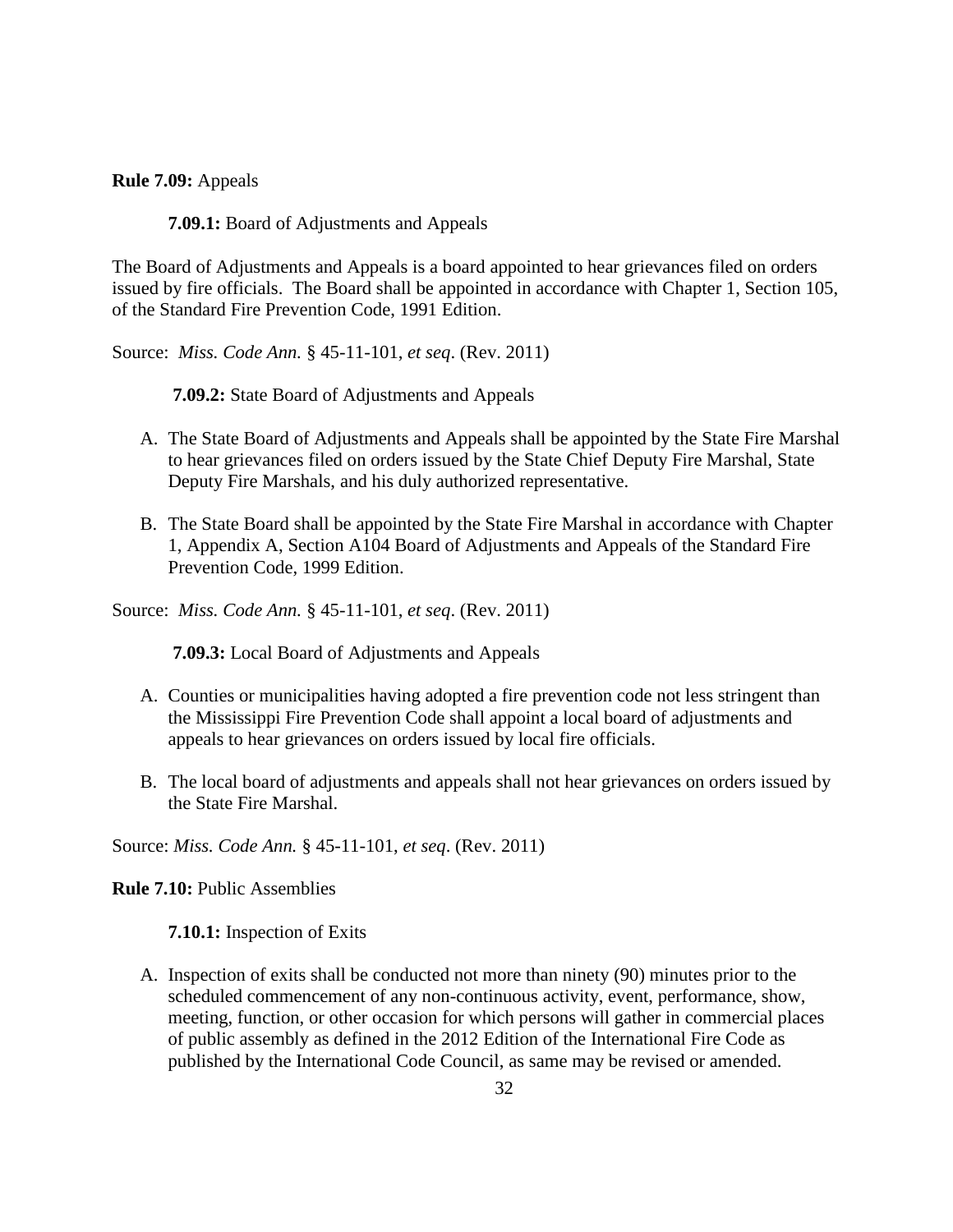- B. The owner (or his designee pursuant of written authority, instructions, or procedures) shall inspect every required exit, way of approach thereto, and way of departure there from.
- C. If said inspection reveals that any required means of egress is obstructed, inaccessible, locked, fastened, or otherwise unsuited for immediate use, the scheduled program shall not begin, nor shall admittance to the place of assembly be permitted, until necessary corrective action has been completed.

Source: *Miss. Code Ann.* § 45-11-101, *et seq*. (Rev. 2011)

# **7.10.2:** Announcements

- A. Within thirty (30) minutes prior to the start of the program, the owner or his authorized agent shall orally notify all attendees concerning the location of the exit(s) to be used in case of fire or other emergencies.
- B. Example: "The \_\_\_\_\_\_\_\_\_\_\_\_, in conjunction with the State Fire Marshal's Office, wishes to take a moment to call to your attention the location of the exit ways or paths of egress from this building in the event of an emergency. Please take a moment to locate the exit nearest your seat. Should an emergency arise, please move in an orderly fashion through the nearest exit way. Thank you for your attention."

Source: *Miss. Code Ann.* § 45-11-101, *et seq*. (Rev. 2011)

# **7.10.3:** Records

- A. Accurate records of all inspections, corrections, and notifications shall be kept and retained for at least two (2) years in the offices of the respective building owners. The records shall contain:
	- 1. A brief description of each activity, event, performance, etc., including date, time, and location;
	- 2. The name and signature of the person who performed each requirement; and
	- 3. The date and time when each requirement was performed.
- B. Such records shall be made available upon request of the State Fire Marshal.

Source: *Miss. Code Ann.* § 45-11-101, *et seq*. (Rev. 2011)

**Rule 7.11:** Penalties